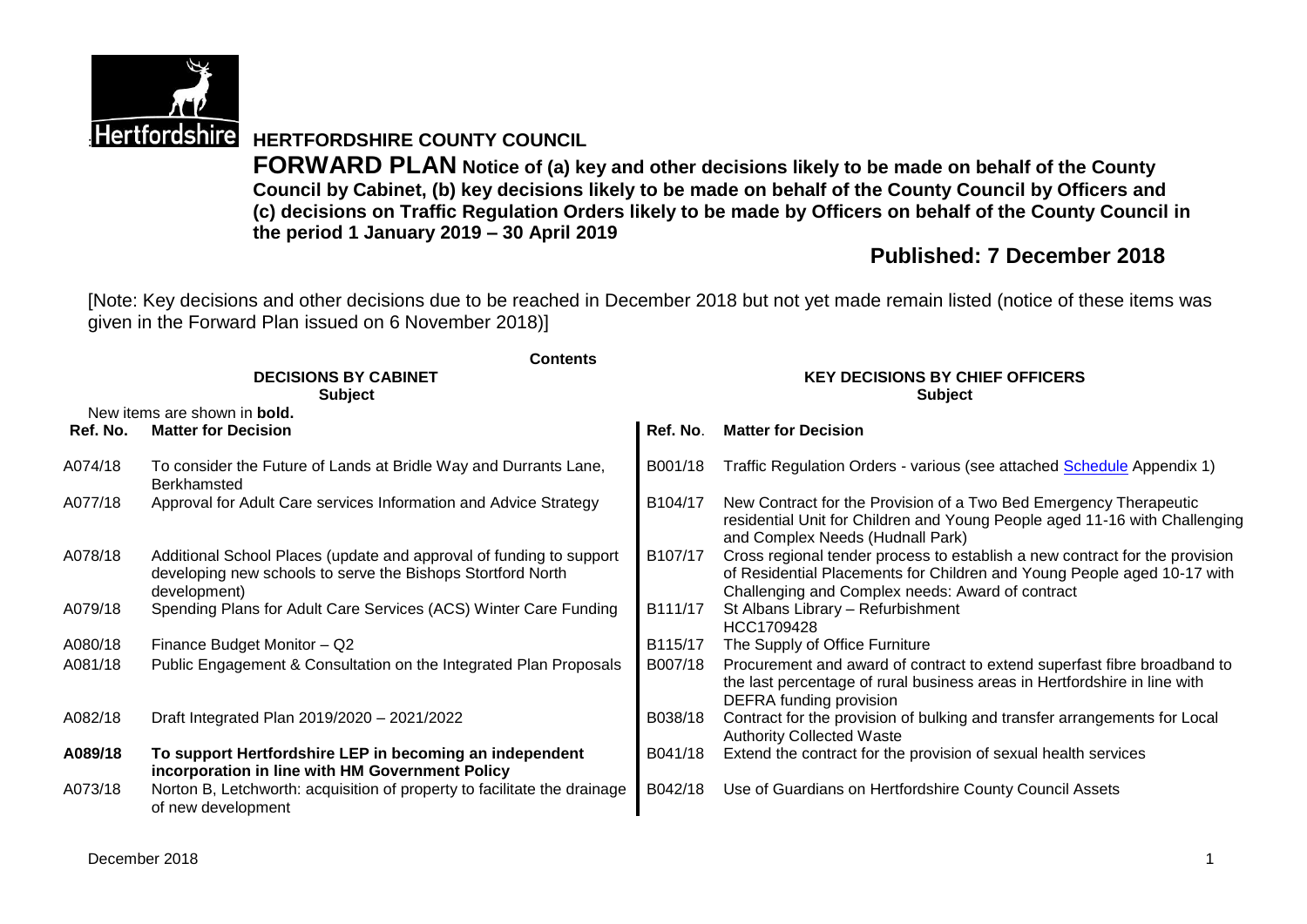| A037/18 | Developments and Finance - Review of scope of works and charges<br>to developers for newly created highways                                                                                                                                                                                             | B047/18            | Batch 44 Package 2 - Roofing Works - Holwell Primary, Margaret Wix<br>Primary, & Millmead School Award of contract<br>HCC1810421                                                                                                     |
|---------|---------------------------------------------------------------------------------------------------------------------------------------------------------------------------------------------------------------------------------------------------------------------------------------------------------|--------------------|--------------------------------------------------------------------------------------------------------------------------------------------------------------------------------------------------------------------------------------|
| A054/18 | South West Herts Growth and Transport Plan                                                                                                                                                                                                                                                              | B050/18            | Blackbird Farm Roofing and Asbestos works<br>Award of contract<br>HCC1810464                                                                                                                                                         |
| A083/18 | Public Engagement & Consultation on the Integrated Plan Proposals                                                                                                                                                                                                                                       | B068/18            | Award of Contract - short term 'bridging' arrangements for the treatment<br>and final disposal of local authority collected residual waste arising in<br>Hertfordshire from 2020 - 2022                                              |
| A084/18 | Integrated Plan 2019/2020 - 2021/2022                                                                                                                                                                                                                                                                   | B069/18            | Award of Contract for Vehicle Management to undertake maintenance,<br>repairs, fleet management, lease car management and vehicle purchase                                                                                           |
| A086/18 | Hertfordshire County Council Admission arrangements 2020/2021                                                                                                                                                                                                                                           | B079/18            | Provision of Adult Weight Management Services - Award of contract                                                                                                                                                                    |
| A087/18 | Overview & Scrutiny Committee Report on the Integrated Plan<br>Proposals                                                                                                                                                                                                                                | B082/18            | Provision of organics waste treatment /composting and bulking services -<br>Award of contract                                                                                                                                        |
| A088/18 | Service Cabinet Panels Comments on the Integrated Plan Proposals                                                                                                                                                                                                                                        | B083/18            | To enter into a Delivery Agreement for the construction of the New Ware<br>Household Waste Recycling Centre                                                                                                                          |
| A090/18 | Whether or not to conditionally agree to the statutory proposal<br>to enlarge and relocate Westfield Community Primary School,<br>Hoddesdon to a new school site at High Leigh, Hoddesdon.<br>Taking into consideration the outcome of the statutory notice<br>period and updated financial information | B096/18            | To give final approval to a contribution in respect of playing field works for<br>the Katherine Warington School, Harpenden.                                                                                                         |
| A091/18 | Approval of the new Learning Disability Strategy 2019-2024 -<br>The Big Plan                                                                                                                                                                                                                            | B098/18            | Extension of existing Hertfordshire Care Providers Association (HCPA)<br>contract under clause 3.3 of existing contract                                                                                                              |
| A092/18 | <b>Capital Spending Signage and Branding Policy</b>                                                                                                                                                                                                                                                     | B101/18            | Award of contract for provision of external / internal Audit contractor, to<br>supplement the available in-house internal Audit resource, for the delivery<br>of the County's Shared Internal Audit Service (SIAS) from 1 April 2019 |
| A093/18 | Approval for the revised Local Flood Risk Management Strategy<br>(LFRMS2)                                                                                                                                                                                                                               | B102/18            | Procurement for The provision of an Enterprise Resource Planning (ERP)<br>System for Herts FullStop: Award of contract                                                                                                               |
| A085/18 | Hertfordshire Delivering Adoption Services for Luton Borough<br>Council                                                                                                                                                                                                                                 | B103/18            | The Supply of Whiteboards, Notice Boards and Associated Equipment<br>Framework in association with Hampshire County Council and Suffolk<br>County Council: Award of contract                                                         |
| A075/18 | Approval for the Hertfordshire County Council Air Quality Strategy                                                                                                                                                                                                                                      | B105/18            | Environmental Resource Planning Consultancy Framework: Award of<br>contract                                                                                                                                                          |
|         |                                                                                                                                                                                                                                                                                                         | B107/18<br>B108/18 | Provision of Art Therapy Sessions - Award of contract<br>HCC1810701 - School Expansion - Belswains School, Hemel Hempstead:<br>Award of contract                                                                                     |
|         |                                                                                                                                                                                                                                                                                                         | B109/18            | HCC1810703 - Property Works Framework 2019-2023                                                                                                                                                                                      |
|         |                                                                                                                                                                                                                                                                                                         | B110/18            | HCC1810704 - Property Consultancy Framework 2019 - 2023                                                                                                                                                                              |
|         |                                                                                                                                                                                                                                                                                                         | B111/18            | HCC1810826 - Provision of Demountable temporary / modular buildings:<br>Award of contract                                                                                                                                            |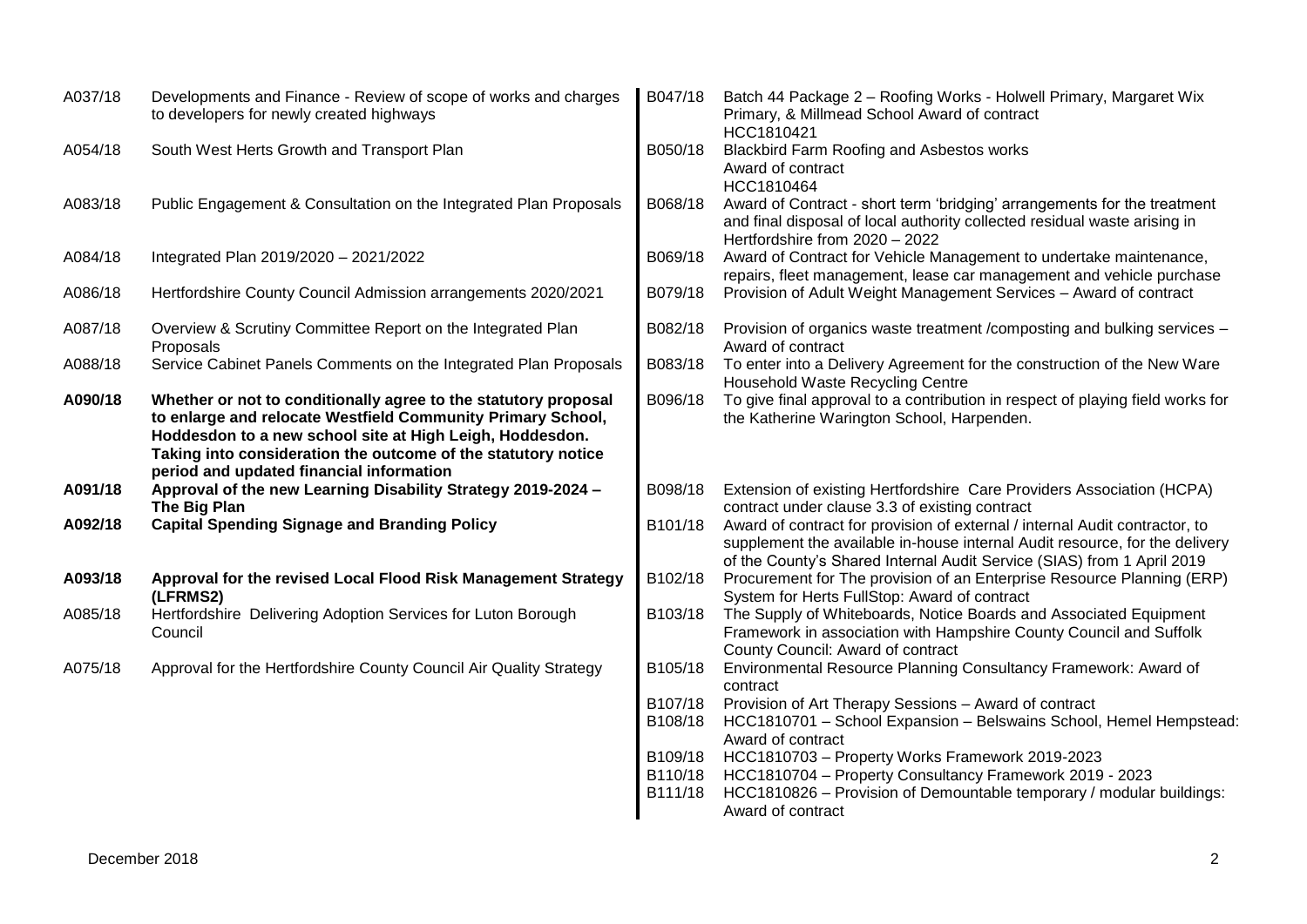| B116/18 | HCC1810932                                                                                                                                    |
|---------|-----------------------------------------------------------------------------------------------------------------------------------------------|
|         | PEP8 - School Expansion - St Peters School, St Albans<br><b>Award of Contract</b>                                                             |
| B117/18 | Procure a contract for the adult substance misuse housing related support<br>service                                                          |
| B119/18 | Award of contract for construction of the A120 Little Hadham Bypass and<br><b>Flood Alleviation Scheme</b>                                    |
| B122/18 | Extension of the Direct payment Support Service contract by single tender<br>action.                                                          |
| B126/18 | Extension of existing Flexicare, Care at Home contracts                                                                                       |
| B127/18 | To extend Hertfordshire County Council's Children Speech and Language<br>Therapy Contract to September 2019                                   |
| B128/18 | To extend Hertfordshire County Council's Children's Occupational Therapy<br>Contract to September 2019                                        |
| B129/18 | To extend Hertfordshire County Council's Contract for the provision of the<br>'KIDS hubs' service                                             |
| B130/18 | The Provision of Building Cleaning for St Georges School, Harpenden<br>Award of contract                                                      |
| B131/18 | The Provision of a Cleaning Service for St Albans District Council<br>Award of contract                                                       |
| B132/18 | HCC1811013                                                                                                                                    |
|         | Development of a new school - Bishops Stortford Eastern Primary School -<br>Award of contract                                                 |
| B133/18 | Re-Procurement and award of contract to undertake routine vegetation<br>management on the Rights of Way network in Hertfordshire 2019 to 2023 |
| B134/18 | Acquisition of new premises for enlarged Hatfield Library                                                                                     |
| B135/18 | Recommission under Single Tender Action for a Block Contract for<br>the Provision of Intensive Support to Prevent Family Breakdown            |
| B136/18 | Adoption of a revised Statement of Community Involvement                                                                                      |
| B137/18 | Block contract for the provision of the Step Up to Social Work Post<br><b>Graduate Diploma</b>                                                |
| B138/18 | <b>Award of contract for Provision of Pumping Appliances</b>                                                                                  |
| B139/18 | Acquisition of Land interests necessary for the delivery of the A602<br><b>Improvements</b>                                                   |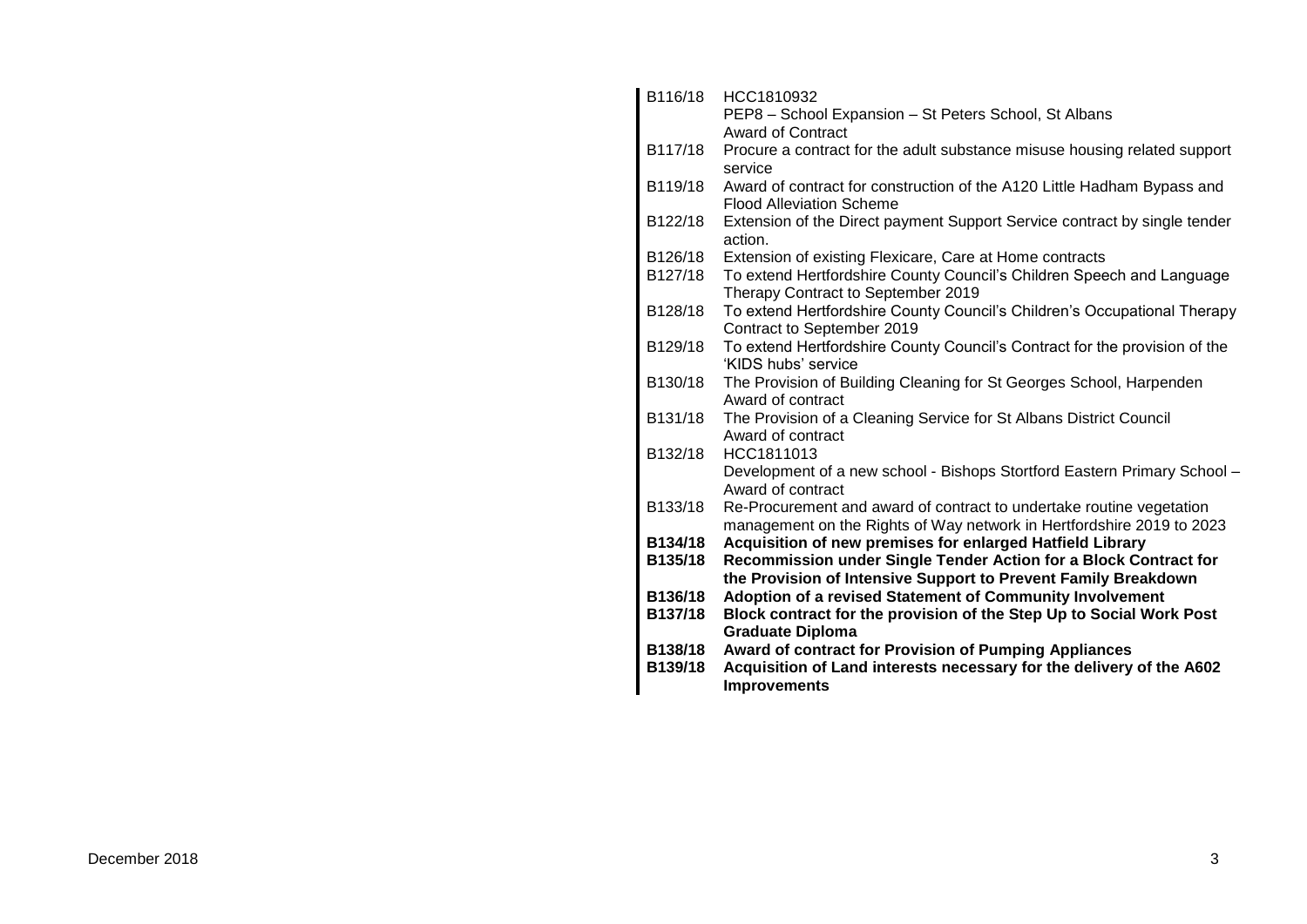| Ref. No. | <b>Matter for Decision</b>                                                                                                                                                | Date<br>decision to<br>be made | <b>Cabinet Panels to be</b><br>consulted         | <b>Officer contact for</b><br>this matter | Documents to be<br>considered****                                                                                                                                                                                                                      | <b>Exempt from the</b><br><b>Council's Call-In</b><br><b>Procedures</b><br>Yes / No |
|----------|---------------------------------------------------------------------------------------------------------------------------------------------------------------------------|--------------------------------|--------------------------------------------------|-------------------------------------------|--------------------------------------------------------------------------------------------------------------------------------------------------------------------------------------------------------------------------------------------------------|-------------------------------------------------------------------------------------|
| A074/18  | To consider the Future of<br>Lands at Bridle Way and<br>Durrants Lane, Berkhamsted                                                                                        | 17/12/2018                     | Resources and<br>Performance Cabinet<br>Panel    | <b>Dick Bowler</b><br>01992 556223        | Report of the Director of<br><b>Resources</b>                                                                                                                                                                                                          | No                                                                                  |
| A077/18  | Approval for Adult Care<br>services Information and<br><b>Advice Strategy</b>                                                                                             | 17/12/2018                     | Adult Care and Health<br><b>Cabinet Panel</b>    | Sharon Robinson<br>01992 555131           | Report of the Director of Adult<br><b>Care Services</b>                                                                                                                                                                                                | <b>No</b>                                                                           |
| A078/18  | <b>Additional School Places</b><br>(update and approval of<br>funding to support developing<br>new schools to serve the<br><b>Bishops Stortford North</b><br>development) | 17/12/2018                     | Education, Libraries &<br>Localism Cabinet Panel | Simon Newland<br>01992 555738             | Joint report of the Director of<br>Children's Services and the<br>Director of Resources<br>Part I and Part II Report - due<br>to 'Information relating to the<br>financial or business affairs of<br>any particular person<br>(including the Council)' | <b>No</b>                                                                           |
| A079/18  | Spending Plans for Adult Care<br>Services (ACS) Winter Care<br>Funding                                                                                                    | 17/12/2018                     | Adult Care and Health<br><b>Cabinet Panel</b>    | Helen Maneuf<br>01438 845502              | Report of the Director of Adult<br><b>Care Services</b>                                                                                                                                                                                                | No                                                                                  |

#### **PART A: DECISIONS BY CABINET** Note: New items and amendments are shown in **bold.**

1

The address from which, subject to any prohibition or restriction on their disclosure, copies of, or extracts from, any document listed is available is County Hall, Pegs Lane, Hertford, SG13 8DE. Other documents relevant to these matters may be submitted to the decision maker. To request details of such documents (if any) as they become available contact Elaine Shell, Democratic Services Manager by email [\(elaine.shell@hertfordshire.gov.uk\)](mailto:elaine.shell@hertfordshire.gov.uk) or phone (01992 555565).

<sup>††</sup> Documents to be considered by the Cabinet are published in the Council's website at <https://democracy.hertfordshire.gov.uk/mgCalendarMonthView.aspx?GL=1&bcr=1>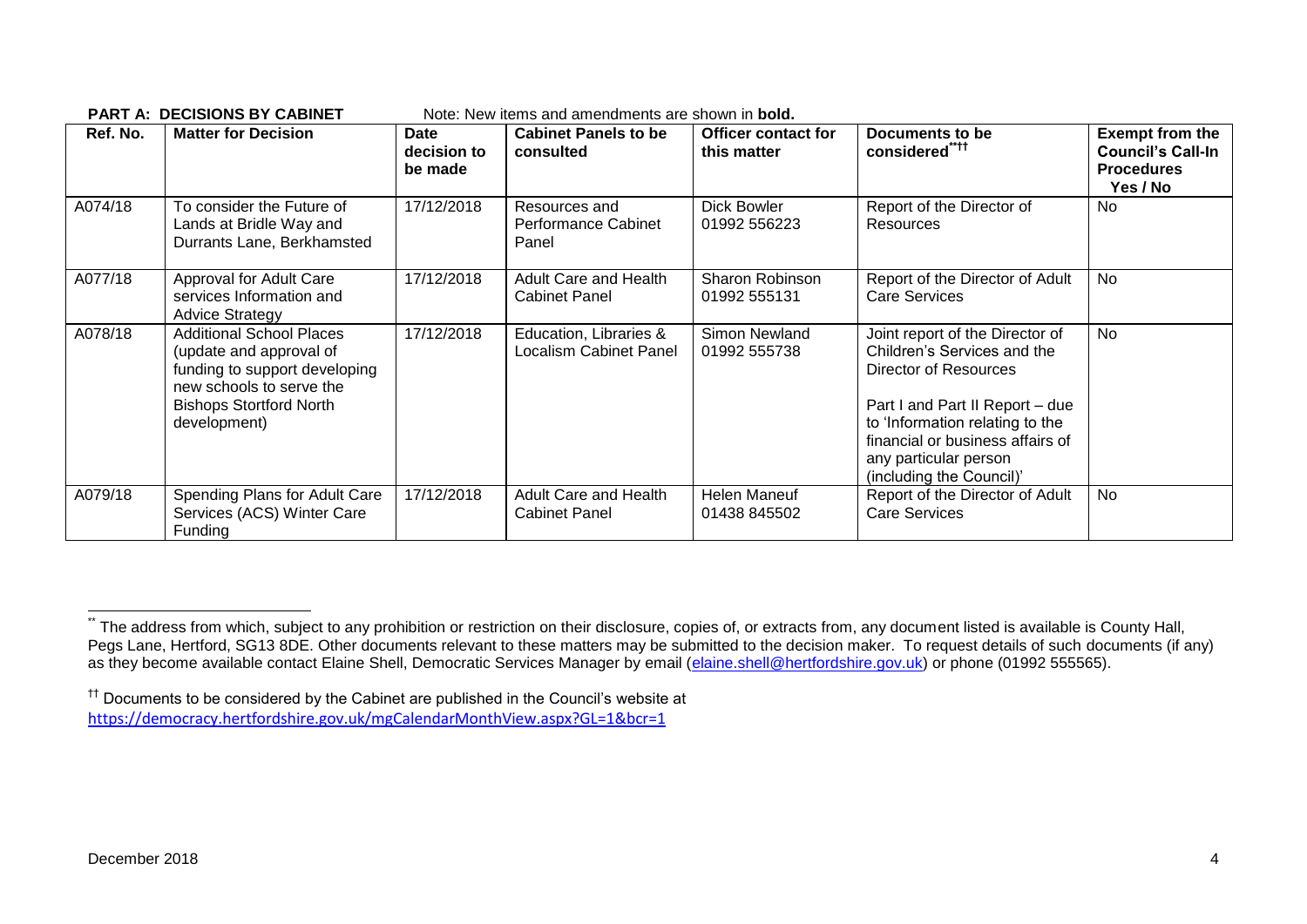| A080/18 | Finance Budget Monitor - Q2                                                                                                | 17/12/2018                                               | Resources and<br><b>Performance Cabinet</b><br>Panel                      | Ben Jay<br>01992 556257               | Report of the Director of<br><b>Resources</b>                      | <b>No</b> |
|---------|----------------------------------------------------------------------------------------------------------------------------|----------------------------------------------------------|---------------------------------------------------------------------------|---------------------------------------|--------------------------------------------------------------------|-----------|
| A081/18 | Public Engagement &<br>Consultation on the Integrated<br>Plan Proposals                                                    | 21/01/2019                                               |                                                                           | Alex James<br>01992 588259            | Report of the Chief Executive                                      | Yes       |
| A082/18 | Draft Integrated Plan<br>2019/2020 - 2021/2022                                                                             | 21/01/2019                                               |                                                                           | Ben Jay<br>01992 556257               | Report of the Director of<br><b>Resources</b>                      | Yes       |
| A089/18 | To support Hertfordshire<br>LEP in becoming an<br>independent incorporation<br>in line with HM Government<br><b>Policy</b> | 21/01/2019                                               | <b>Resources and</b><br><b>Performance Cabinet</b><br>Panel               | Ben Jay<br>01992 556257               | <b>Report of the Director of</b><br><b>Resources</b>               | <b>No</b> |
| A073/18 | Norton B, Letchworth:<br>acquisition of property to<br>facilitate the drainage of new<br>development                       | 18/02/2019                                               | Resources and<br>Performance Cabinet<br>Panel                             | <b>Andrew Edwards</b><br>01992 556007 | Report of the Director of<br><b>Resources</b>                      | <b>No</b> |
| A037/18 | Developments and Finance -<br>Review of scope of works and<br>charges to developers for<br>newly created highways          | 18/02/2019                                               | Highways &<br><b>Environment Cabinet</b><br>Panel                         | Mike Younghusband<br>01992 658171     | Report of the Director of<br><b>Environment and Infrastructure</b> | <b>No</b> |
| A054/18 | South West Herts Growth and<br><b>Transport Plan</b>                                                                       | 18/02/2019                                               | Growth, Infrastructure,<br>Planning & the Economy<br><b>Cabinet Panel</b> | <b>Rupert Thacker</b><br>01992 658176 | Report of the Director of<br><b>Environment and Infrastructure</b> | No        |
| A083/18 | <b>Public Engagement &amp;</b><br>Consultation on the Integrated<br>Plan Proposals                                         | 18/02/2019<br>County<br>Council<br>19/02/2019            | <b>All Cabinet Panels</b><br>Overview & Scrutiny<br>Committee             | Alex James<br>01992 588259            | Report of the Chief Executive                                      | Yes       |
| A084/18 | Integrated Plan 2019/2020 -<br>2021/2022                                                                                   | Cabinet<br>18/02/2019<br>County<br>Council<br>19/02/2019 | <b>All Cabinet Panels</b><br>Overview & Scrutiny<br>Committee             | Ben Jay<br>01992 556257               | Report of the Director of<br><b>Resources</b>                      | Yes       |
| A086/18 | Hertfordshire County Council<br>Admission arrangements<br>2020/2021                                                        | 18/02/2019                                               | <b>Education Libraries &amp;</b><br><b>Localism Cabinet Panel</b>         | Jayne Abery<br>01992 588785           | Report of the Director of<br><b>Childrens Services</b>             | Yes       |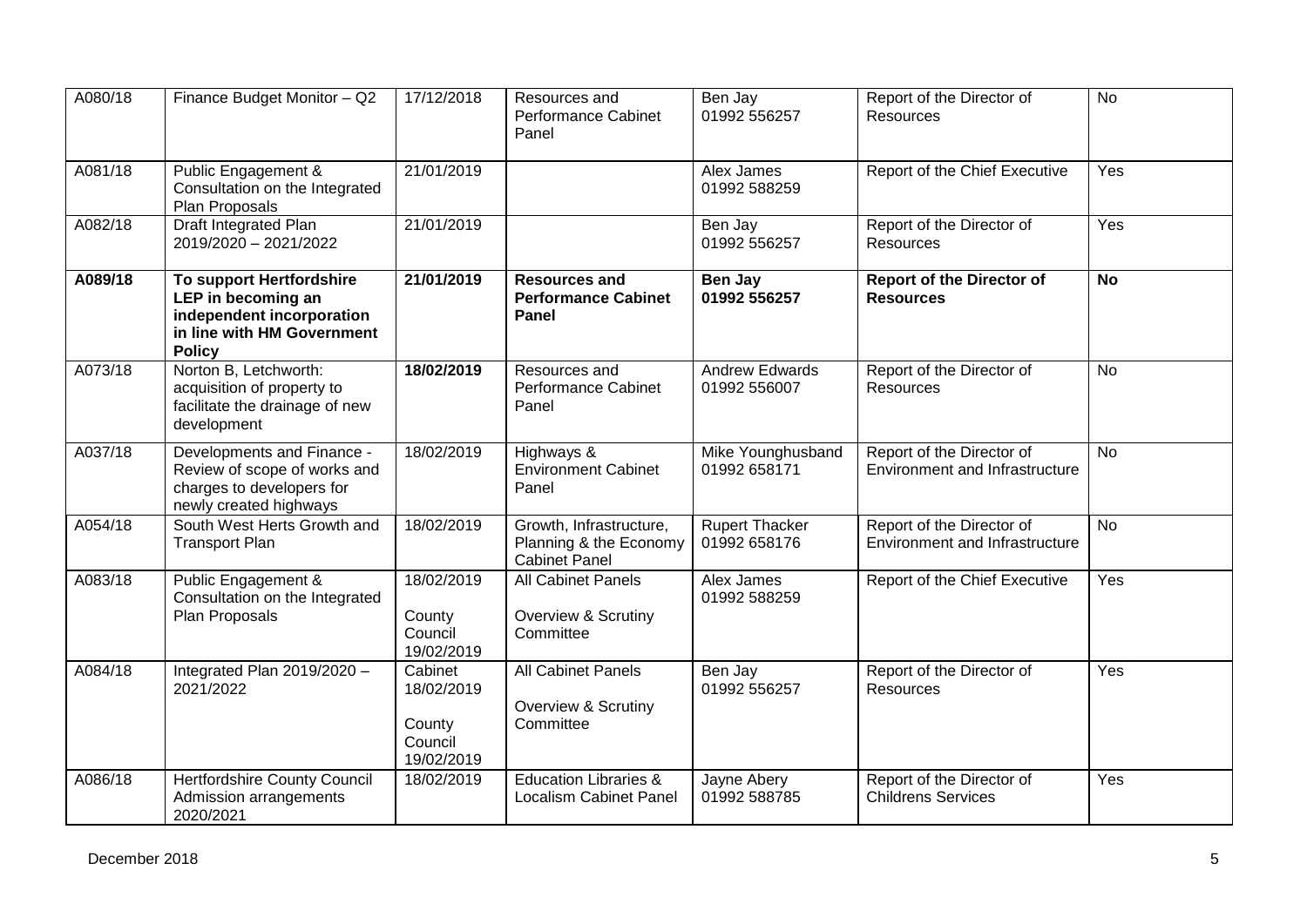| A087/18 | <b>Overview &amp; Scrutiny</b><br>Committee Report on the<br>Integrated Plan Proposals                                                                                                                                                                                                                                                     | Cabinet<br>18/02/2019<br>County<br>Council<br>19/02/2019 | Resources and<br><b>Performance Cabinet</b><br>Panel                           | Natalie Rotherham /<br>Michelle Diprose<br>01992 550782 | Report of the Overview and<br><b>Scrutiny Committee</b>                                                                                                                                                                          | Yes       |
|---------|--------------------------------------------------------------------------------------------------------------------------------------------------------------------------------------------------------------------------------------------------------------------------------------------------------------------------------------------|----------------------------------------------------------|--------------------------------------------------------------------------------|---------------------------------------------------------|----------------------------------------------------------------------------------------------------------------------------------------------------------------------------------------------------------------------------------|-----------|
| A088/18 | <b>Service Cabinet Panels</b><br>Comments on the Integrated<br>Plan Proposals                                                                                                                                                                                                                                                              | Cabinet<br>18/02/2019<br>County<br>Council<br>19/02/2019 | Resources and<br><b>Performance Cabinet</b><br>Panel                           | Deborah Jeffery<br>01992 555563                         | Report of the Director of<br>Resources                                                                                                                                                                                           | Yes       |
| A090/18 | Whether or not to<br>conditionally agree to the<br>statutory proposal to<br>enlarge and relocate<br><b>Westfield Community</b><br><b>Primary School, Hoddesdon</b><br>to a new school site at High<br>Leigh, Hoddesdon. Taking<br>into consideration the<br>outcome of the statutory<br>notice period and updated<br>financial information | 18/02/2019                                               |                                                                                | <b>Brenda Dennett</b><br>01992 555813                   | <b>Report of the Director of</b><br><b>Children's Services</b><br>Part I and Part II Report -<br>due to 'Information relating<br>to the financial or business<br>affairs of any particular<br>person (including the<br>Council)' | <b>No</b> |
| A091/18 | Approval of the new<br><b>Learning Disability Strategy</b><br>2019-2024 - The Big Plan                                                                                                                                                                                                                                                     | 18/02/2019                                               | <b>Adult Care and Health</b><br><b>Cabinet Panel</b>                           | <b>Sue Darker</b><br>01992 588820                       | <b>Report of the Director of</b><br><b>Adult Care Services</b>                                                                                                                                                                   | <b>No</b> |
| A092/18 | <b>Capital Spending Signage</b><br>and Branding Policy                                                                                                                                                                                                                                                                                     | 18/02/2019                                               | <b>Resources and</b><br><b>Performance Cabinet</b><br>Panel                    | <b>Andrew Hadfield</b><br>01992 556446                  | <b>Report of the Director of</b><br><b>Resources</b>                                                                                                                                                                             | <b>No</b> |
| A093/18 | Approval for the revised<br><b>Local Flood Risk</b><br><b>Management Strategy</b><br>(LFRMS2)                                                                                                                                                                                                                                              | 18/02/2019                                               | Growth, Infrastructure,<br>Planning and the<br><b>Economy Cabinet</b><br>Panel | <b>Andy Hardstaff</b><br>01992 556470                   | <b>Report of the Director of</b><br><b>Environment and</b><br><b>Infrastructure</b>                                                                                                                                              | <b>No</b> |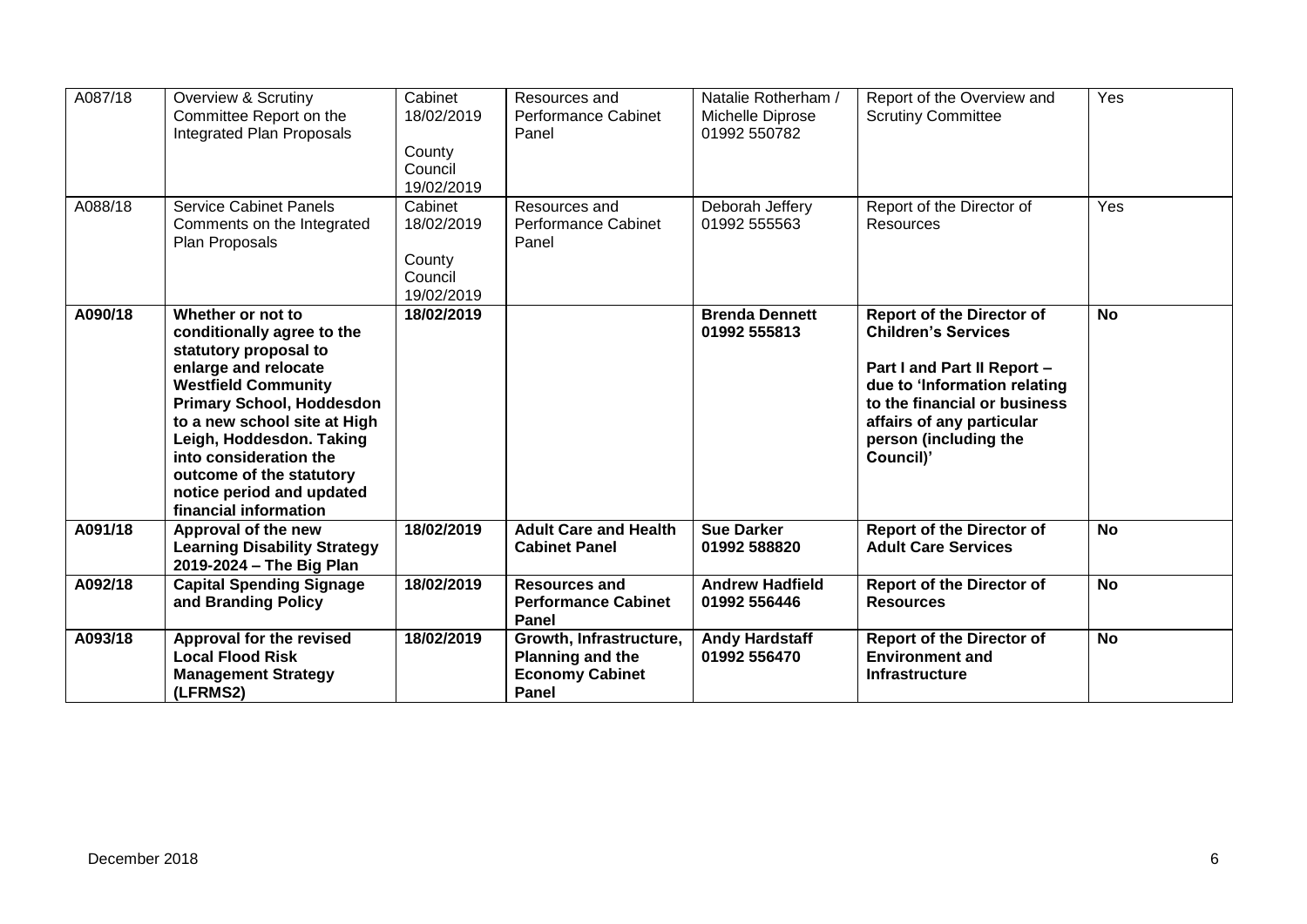| A085/18 | Hertfordshire Delivering<br>Adoption Services for Luton<br>Borough Council | 18/03/2019 | Children, Young People<br>and Families Cabinet<br>Panel | Sue Lowndes<br>07833 484306 | Report of Director of Children's<br><b>Services</b>              | No        |
|---------|----------------------------------------------------------------------------|------------|---------------------------------------------------------|-----------------------------|------------------------------------------------------------------|-----------|
|         |                                                                            |            |                                                         |                             | Part I and Part II report - due                                  |           |
|         |                                                                            |            |                                                         |                             | to inclusion of 'information                                     |           |
|         |                                                                            |            |                                                         |                             | relating to any individual,                                      |           |
|         |                                                                            |            |                                                         |                             | information which is likely to                                   |           |
|         |                                                                            |            |                                                         |                             | reveal the identity of an                                        |           |
|         |                                                                            |            |                                                         |                             | individual, information relating<br>to the financial or business |           |
|         |                                                                            |            |                                                         |                             | affairs of any particular person                                 |           |
|         |                                                                            |            |                                                         |                             | (including the Council) and                                      |           |
|         |                                                                            |            |                                                         |                             | information relating to any                                      |           |
|         |                                                                            |            |                                                         |                             | consultations or negotiations,                                   |           |
|         |                                                                            |            |                                                         |                             | or contemplated consultations                                    |           |
|         |                                                                            |            |                                                         |                             | or negotiations, in connection                                   |           |
|         |                                                                            |            |                                                         |                             | with any labour relations                                        |           |
|         |                                                                            |            |                                                         |                             | matter arising between the                                       |           |
|         |                                                                            |            |                                                         |                             | Council or a Minister of the<br>Crown and employees of, or       |           |
|         |                                                                            |            |                                                         |                             | office holders under, the                                        |           |
|         |                                                                            |            |                                                         |                             | Council.'                                                        |           |
| A075/18 | Approval for the Hertfordshire                                             | 15/04/2019 | Public Health &                                         | <b>Bethan Clemence</b>      | Joint report of the Director of                                  | <b>No</b> |
|         | <b>County Council Air Quality</b>                                          |            | <b>Prevention Cabinet</b>                               | 01992 555363                | Public Health and Director of                                    |           |
|         | Strategy                                                                   |            | Panel                                                   |                             | <b>Environment and Infrastructure</b>                            |           |
|         |                                                                            |            |                                                         |                             |                                                                  |           |
|         |                                                                            |            | Highways &                                              |                             |                                                                  |           |
|         |                                                                            |            | <b>Environment Cabinet</b><br>Panel                     |                             |                                                                  |           |
|         |                                                                            |            | Growth, Infrastructure,                                 |                             |                                                                  |           |
|         |                                                                            |            | Planning and the                                        |                             |                                                                  |           |
|         |                                                                            |            | <b>Economy Cabinet Panel</b>                            |                             |                                                                  |           |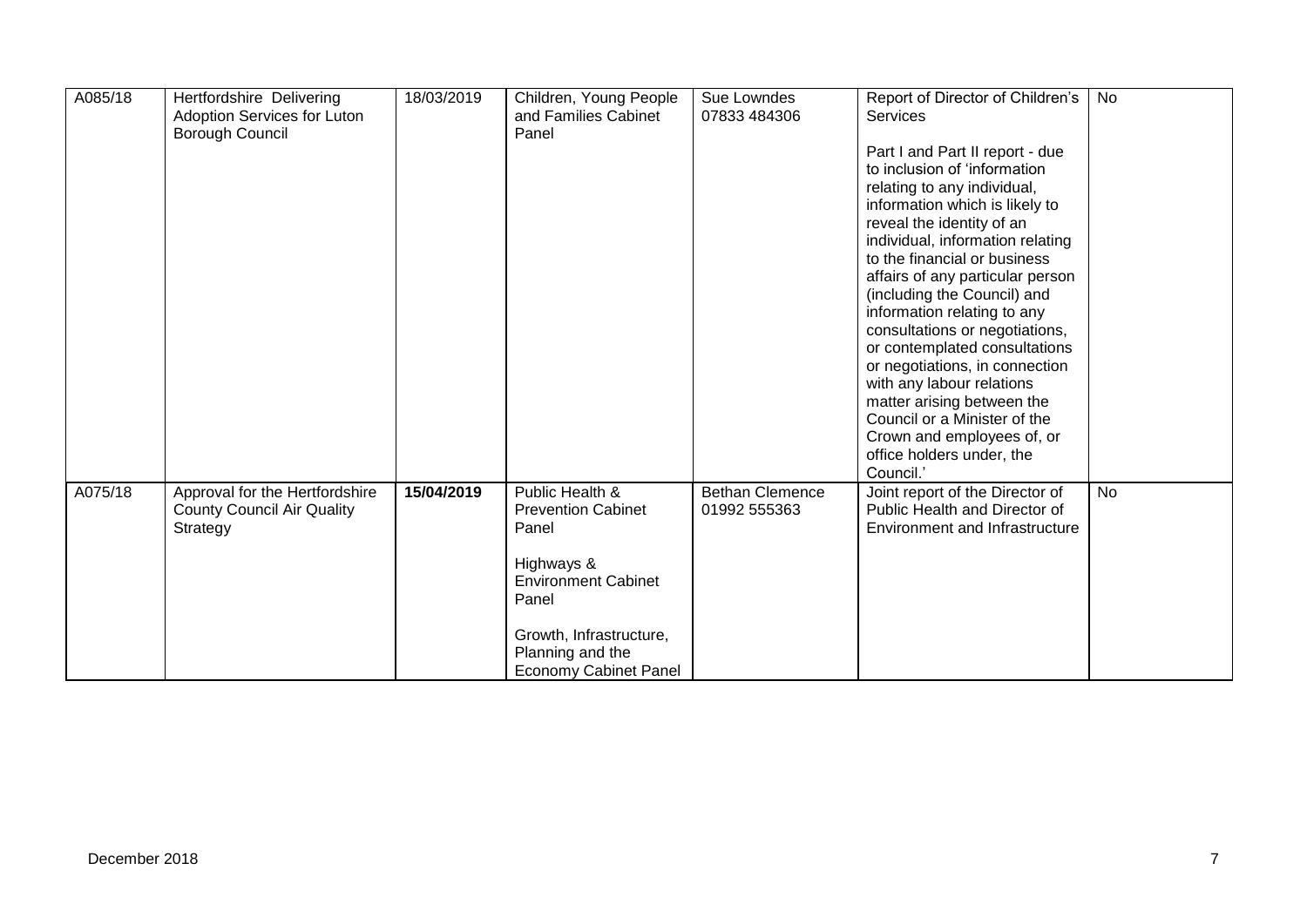**Membership of Cabinet:** 

**Colette Wyatt-Lowe** Adult Care & Health **Phil Bibby Phil Bibby** Highways & Environment<br>Teresa Heritage Children, Young People and Families David Williams Leader of the Council **Teresa Heritage Children, Young People and Families David Williams Leader of the Council Terry Hone Community Safety & Waste Management Richard Roberts Public Health & Prevention Terry Douris <b>Education, Libraries & Localism**<br> **Derrick Ashley** Growth, Infrastructure, Planning **Growth, Infrastructure, Planning and the Economy**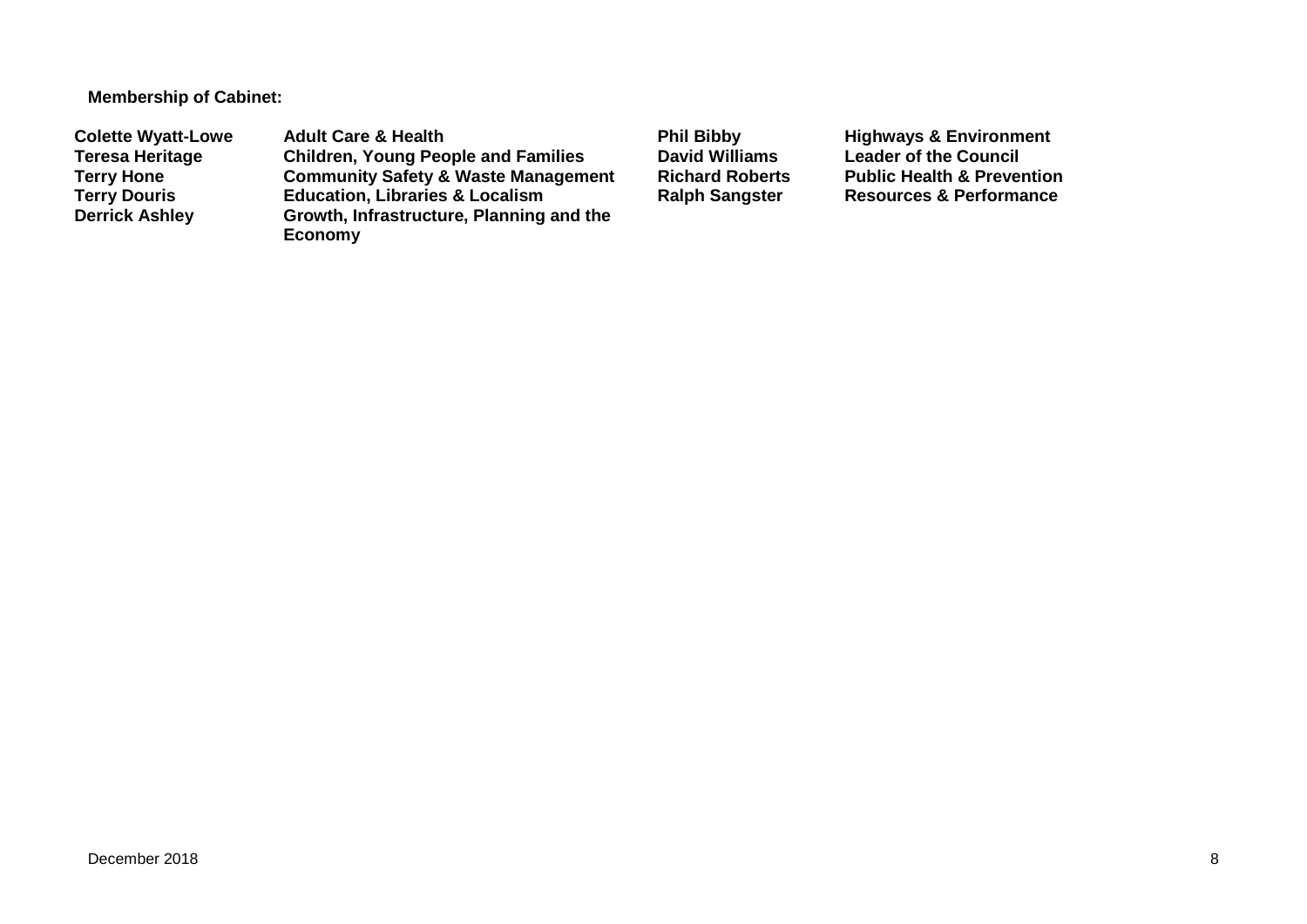**PART B: DECISIONS BY CHIEF OFFICERS Note: New items and amendments are shown in bold.** 

|         | <b>Issue for Decision</b>                                                                                                                                                                                             | Name and Title of<br><b>Decision Maker</b>                          | Date, or<br>period<br>within<br>which,<br>decision to<br>be made | <b>Cabinet Panels to be</b><br>consulted | <b>Officer contact for</b><br>this matter | Documents to be<br>considered <sup>##</sup> | <b>Exempt from the</b><br><b>Council's Call-In</b><br><b>Procedures</b><br>Yes / No |
|---------|-----------------------------------------------------------------------------------------------------------------------------------------------------------------------------------------------------------------------|---------------------------------------------------------------------|------------------------------------------------------------------|------------------------------------------|-------------------------------------------|---------------------------------------------|-------------------------------------------------------------------------------------|
| B001/18 | Traffic Regulation<br>Orders - various<br>(see attached<br><b>Schedule</b> Appendix                                                                                                                                   | John Wood<br><b>Chief Executive</b>                                 | During the<br>period of this<br>Forward Plan                     |                                          | Mark Kemp<br>01992 555206                 | Reports from Lead<br><b>Officers</b>        | No                                                                                  |
| B104/17 | New Contract for<br>the Provision of a<br>Two Bed<br>Emergency<br>Therapeutic<br>residential Unit for<br>Children and<br>Young People aged<br>11-16 with<br>Challenging and<br><b>Complex Needs</b><br>(Hudnall Park) | Marion Ingram<br>Operations Director,<br><b>Specialist Services</b> | January<br>2018 (was<br><b>November</b><br>2018)                 |                                          | Lynn Knowles<br>07740 918847              | See Note 2 below                            | <b>No</b>                                                                           |

1

<sup>‡‡</sup> The address from which, subject to any prohibition or restriction on their disclosure, copies of, or extracts from, any document listed is available is County Hall, Pegs Lane, Hertford, SG13 8DE. Other documents relevant to these matters may be submitted to the decision maker. To request details of such documents (if any) as they become available contact Elaine Shell, Democratic Services Manager by email [\(elaine.shell@hertfordshire.gov.uk\)](mailto:elaine.shell@hertfordshire.gov.uk) or phone (01992 55565).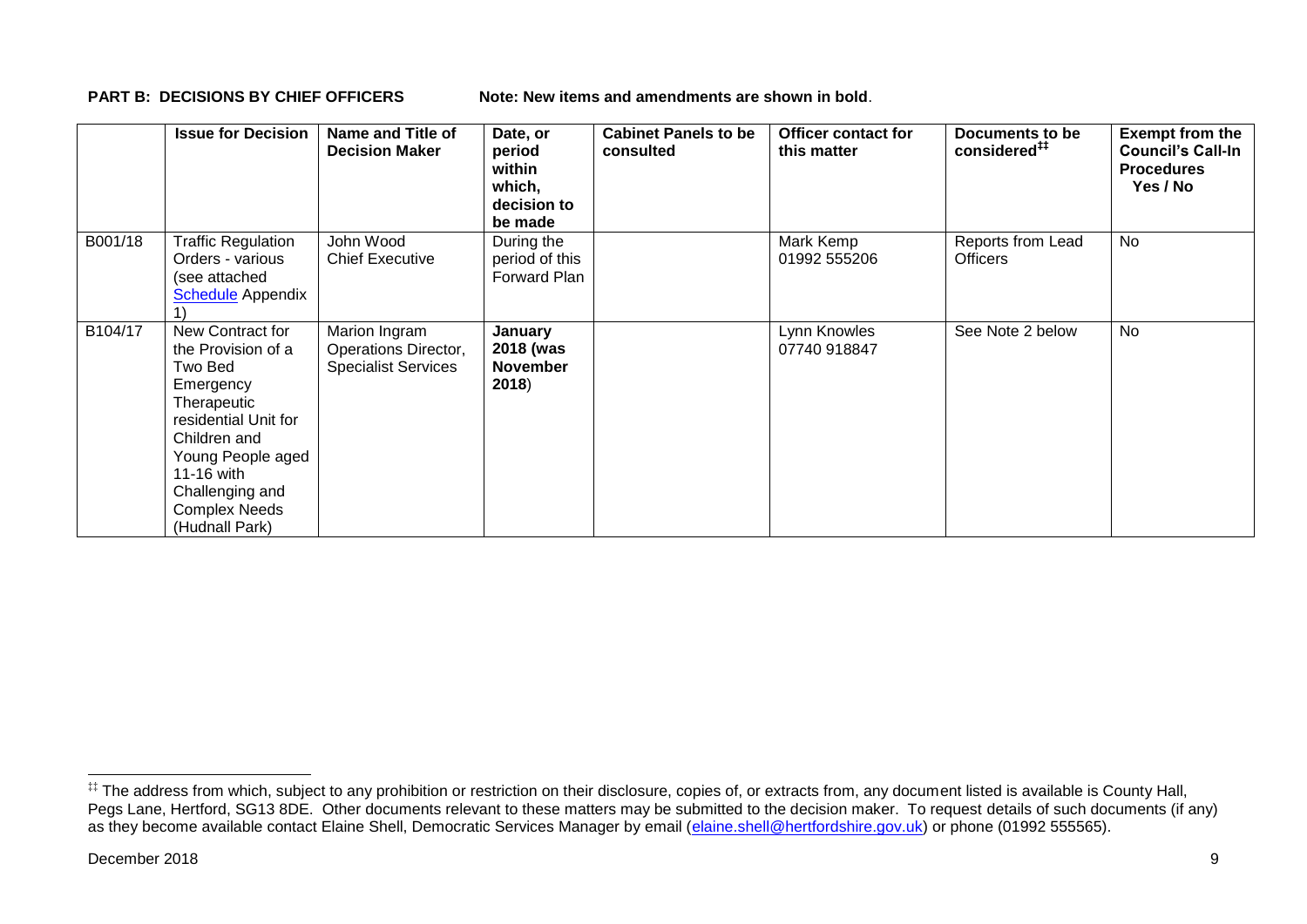| B107/17 | Cross regional<br>tender process to<br>establish a new<br>contract for the<br>provision of<br>Residential<br>Placements for<br>Children and<br>Young People aged<br>10-17 with<br>Challenging and<br>Complex needs:<br>Award of contract | Marion Ingram<br>Operations Director,<br><b>Specialist Services</b>                                    | January<br>2019 (was<br>September<br>2018)               | Lynn Knowles<br>07740 918847        | See Note 2 below        | <b>No</b>      |
|---------|------------------------------------------------------------------------------------------------------------------------------------------------------------------------------------------------------------------------------------------|--------------------------------------------------------------------------------------------------------|----------------------------------------------------------|-------------------------------------|-------------------------|----------------|
| B111/17 | St Albans Library -<br>Refurbishment<br>HCC1709428                                                                                                                                                                                       | Sass Pledger<br><b>Assistant Director</b><br>Property                                                  | December<br>2018 (was<br>November<br>2018)               | Jackie Aldridge<br>01992 588138     | See Note 2 below        | <b>No</b>      |
| B115/17 | The Supply of<br><b>Office Furniture</b>                                                                                                                                                                                                 | Glenn Facey<br>Head of Herts<br>FullStop                                                               | January<br>2018 (was<br><b>December</b><br>2018)         | James Conway<br>01707 292491        | See Note 2 & 3<br>below | $\overline{N}$ |
| B007/18 | Procurement and<br>award of contract to<br>extend superfast<br>fibre broadband to<br>the last percentage<br>of rural business<br>areas in<br>Hertfordshire in line<br>with DEFRA<br>funding provision                                    | Owen Mapley<br><b>Director Resources</b>                                                               | <b>December</b><br>2018 (was<br><b>November</b><br>2018) | Anna Morrison<br>01992 588397       | See Note 2 below        | <b>No</b>      |
| B038/18 | Contract for the<br>provision of bulking<br>and transfer<br>arrangements for<br><b>Local Authority</b><br><b>Collected Waste</b>                                                                                                         | <b>Simon Aries</b><br><b>Assistant Director</b><br>Transport, Waste<br>and Environmental<br>Management | <b>December</b><br>2018 (was<br><b>November</b><br>2018) | <b>Matthew King</b><br>01992 556207 | See Note 2 below        | <b>No</b>      |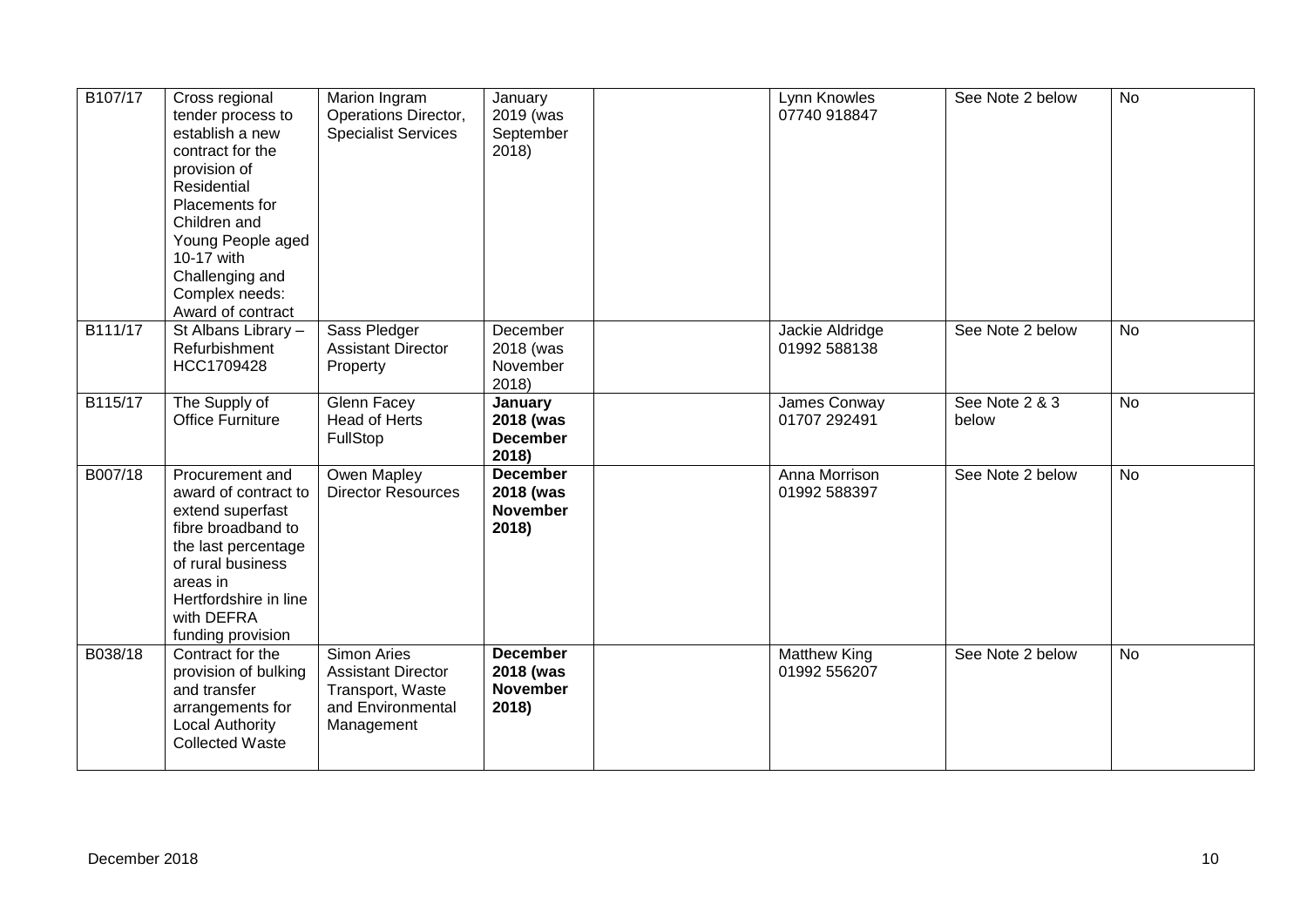| B041/18 | Extend the contract<br>for the provision of<br>sexual health<br>services                                                                                                                                       | Jim McManus,<br>Director of Public<br>Health                                                   | <b>December</b><br>2018 (was<br><b>November</b><br>2018) | <b>Brian Gale</b><br>01438 843537   | See Note 2 below | No        |
|---------|----------------------------------------------------------------------------------------------------------------------------------------------------------------------------------------------------------------|------------------------------------------------------------------------------------------------|----------------------------------------------------------|-------------------------------------|------------------|-----------|
| B042/18 | Use of Guardians<br>on Hertfordshire<br><b>County Council</b><br>Assets                                                                                                                                        | Sass Pledger<br><b>Assistant Director</b><br>Property                                          | December<br>2018 (was<br>November<br>2018)               | <b>Mike Evans</b><br>01992 555634   | See Note 2 below | <b>No</b> |
| B047/18 | Batch 44 Package<br>2 - Roofing Works<br>- Holwell Primary,<br>Margaret Wix<br>Primary, &<br>Millmead School<br>Award of contract<br>HCC1810421                                                                | Sass Pledger<br><b>Assistant Director</b><br>Property                                          | January<br>2019 (was<br><b>December</b><br>2018)         | Jackie Aldridge<br>01992 588138     | See Note 2 below | <b>No</b> |
| B050/18 | <b>Blackbird Farm</b><br>Roofing and<br>Asbestos works<br>Award of contract<br>HCC1810464                                                                                                                      | Sass Pledger<br><b>Assistant Director</b><br>Property                                          | January<br>2019 (was<br><b>December</b><br>2018)         | Jackie Aldridge<br>01992 588138     | See Note 2 below | <b>No</b> |
| B068/18 | Award of Contract -<br>short term 'bridging'<br>arrangements for<br>the treatment and<br>final disposal of<br>local authority<br>collected residual<br>waste arising in<br>Hertfordshire from<br>$2020 - 2022$ | Simon Aries<br><b>Assistant Director-</b><br>Transport, Waste &<br>Environmental<br>Management | January<br>2019 (was<br><b>November</b><br>2018)         | <b>Matthew King</b><br>01992 556207 | See Note 2 below | <b>No</b> |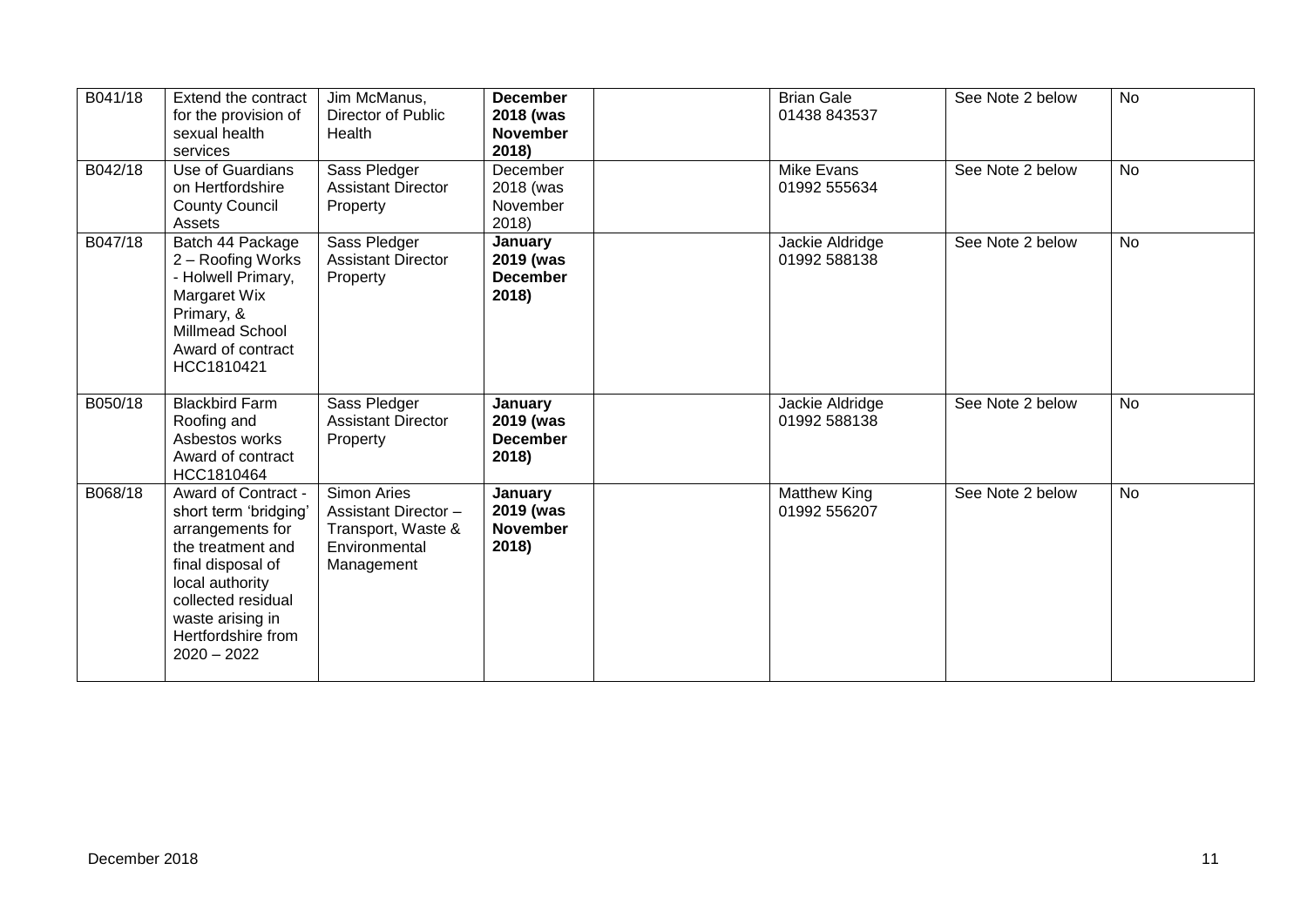| B069/18 | Award of Contract<br>for Vehicle<br>Management to<br>undertake<br>maintenance,<br>repairs, fleet<br>management, lease<br>car management<br>and vehicle<br>purchase | <b>Glenn Facey</b><br>Head of Herts<br>FullStop                                                        | December<br>2018 (was<br>October<br>2018)                | <b>Patrick Stiles</b><br>01707 292391 | See Note 2 below           | No        |
|---------|--------------------------------------------------------------------------------------------------------------------------------------------------------------------|--------------------------------------------------------------------------------------------------------|----------------------------------------------------------|---------------------------------------|----------------------------|-----------|
| B079/18 | Provision of Adult<br>Weight<br>Management<br>Services - Award<br>of contract                                                                                      | Jim McManus,<br>Director of Public<br>Health                                                           | January<br>2019 (was<br><b>November</b><br>2018)         | <b>Brian Gale</b><br>01438 843537     | See Note 2 below           | <b>No</b> |
| B082/18 | Provision of<br>organics waste<br>treatment<br>/composting and<br>bulking services -<br>Award of contract                                                          | <b>Simon Aries</b><br><b>Assistant Director</b><br>Transport, Waste<br>and Environmental<br>Management | December<br>2018 (was<br>November<br>2018)               | <b>Matthew King</b><br>01992 556207   | See Note 2 below           | <b>No</b> |
| B083/18 | To enter into a<br><b>Delivery Agreement</b><br>for the construction<br>of the New Ware<br><b>Household Waste</b><br><b>Recycling Centre</b>                       | Simon Aries<br><b>Assistant Director</b><br>Transport, Waste<br>and Environmental<br>Management        | January<br>2019 (was<br>October<br>2018)                 | Matthew King<br>01992 556207          | Report<br>See Note 4 below | No        |
| B096/18 | To give final<br>approval to a<br>contribution in<br>respect of playing<br>field works for the<br>Katherine<br>Warington School,<br>Harpenden.                     | Owen Mapley<br>Director of<br>Resources                                                                | <b>December</b><br>2018 (was<br><b>November</b><br>2018) | Dan Hardy<br>01992 558923             |                            | <b>No</b> |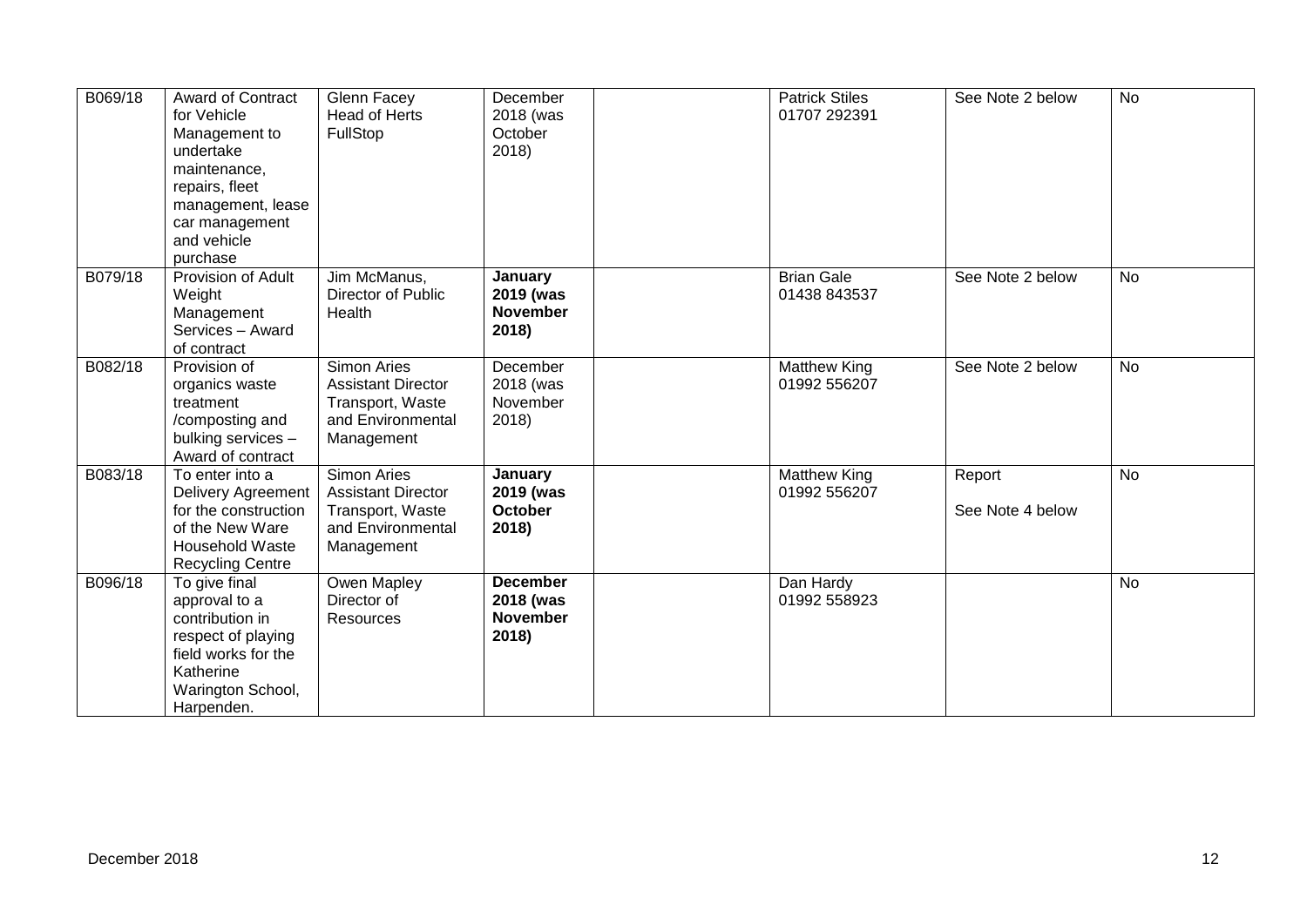| B098/18 | Extension of<br>existing<br>Hertfordshire Care<br>Providers<br>Association<br>(HCPA) contract<br>under clause 3.3 of<br>existing contract                                                                                                                                 | Helen Manuef<br><b>Assistant Director</b><br>Planning &<br>Resources | <b>December</b><br>2018 (was<br><b>November</b><br>2018) | Mark Gwynne<br>01438 843544            | Report<br>See Note 4 below | $\overline{N}$ |
|---------|---------------------------------------------------------------------------------------------------------------------------------------------------------------------------------------------------------------------------------------------------------------------------|----------------------------------------------------------------------|----------------------------------------------------------|----------------------------------------|----------------------------|----------------|
| B101/18 | Award of contract<br>for provision of<br>external / internal<br>Audit contractor, to<br>supplement the<br>available in-house<br>internal Audit<br>resource, for the<br>delivery of the<br>County's Shared<br><b>Internal Audit</b><br>Service (SIAS)<br>from 1 April 2019 | <b>Terry Barnett</b><br>Head of Assurance<br>Services                | February<br>2019 (was<br><b>November</b><br>2018)        | Chris Wood<br>01438 845513             | See Note 2 below           | <b>No</b>      |
| B102/18 | Procurement for<br>The provision of an<br>Enterprise<br><b>Resource Planning</b><br>(ERP) System for<br>Herts FullStop:<br>Award of contract                                                                                                                              | Glenn Facey<br>Head of Herts<br>FullStop                             | March 2019<br>(was<br>December<br>2018                   | Glenn Facey<br>01707 292364            | See Note 2 below           | <b>No</b>      |
| B103/18 | The Supply of<br>Whiteboards,<br>Notice Boards and<br>Associated<br>Equipment<br>Framework in<br>association with<br>Hampshire County<br><b>Council and Suffolk</b><br><b>County Council:</b><br>Award of contract                                                        | <b>Glenn Facey</b><br><b>Head of Herts</b><br>FullStop               | January<br>2019 (was<br>December<br>2018                 | <b>Patrick Maguire</b><br>01707 292367 | See Notes 2 & 3<br>below   | <b>No</b>      |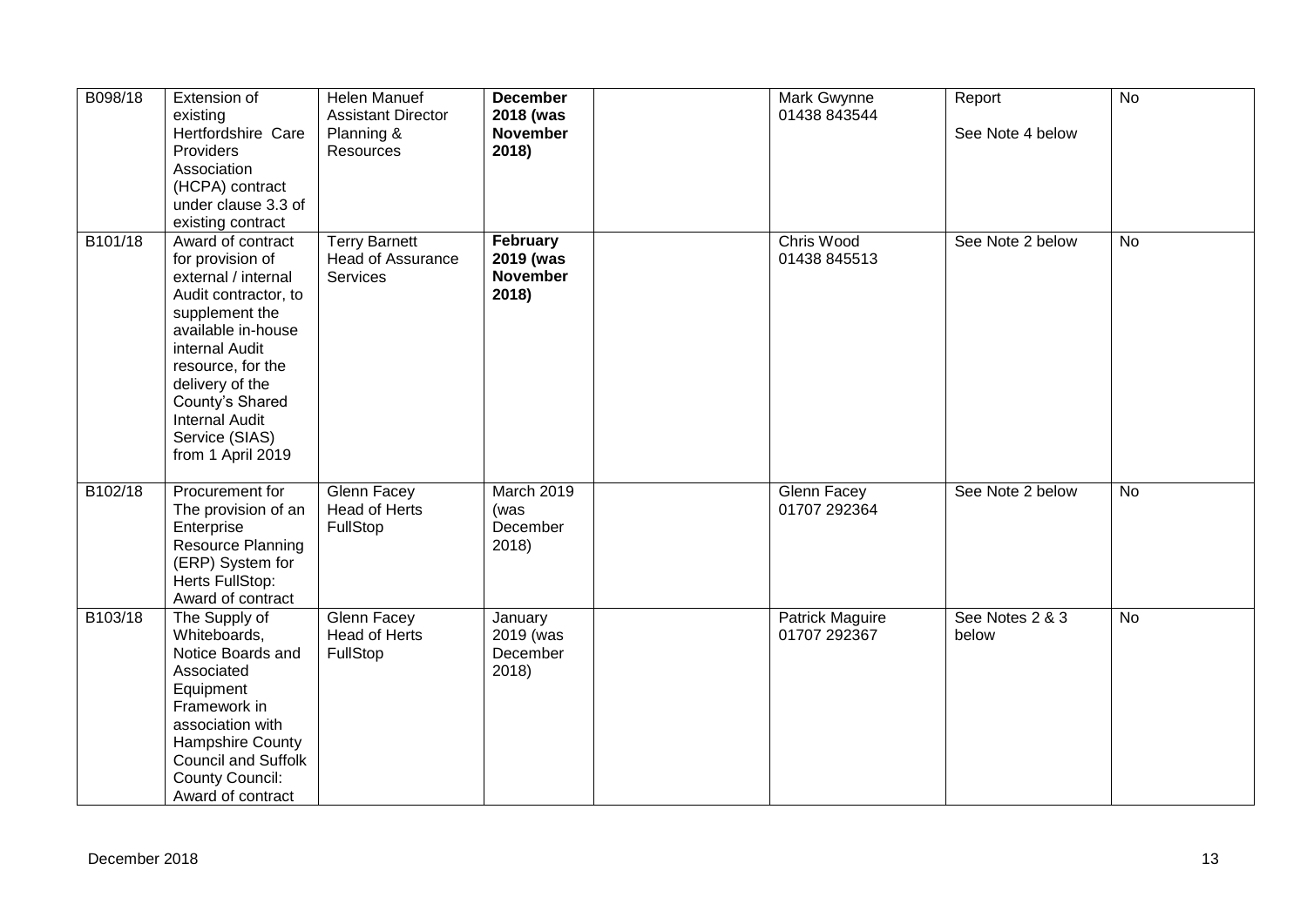| B105/18 | Environmental<br>Resource Planning<br>Consultancy<br>Framework: Award<br>of contract                     | Simon Aries<br><b>Assistant Director</b><br>Transport, Waste<br>and Environmental<br>Management | January<br>2019                                  | <b>Matthew King</b><br>01992 556207 | See Note 2 below | <b>No</b> |
|---------|----------------------------------------------------------------------------------------------------------|-------------------------------------------------------------------------------------------------|--------------------------------------------------|-------------------------------------|------------------|-----------|
| B107/18 | Provision of Art<br><b>Therapy Sessions</b><br>- Award of contract                                       | <b>Lindsey Edwards</b><br>Interim Assistant<br>Director Services for<br>Young People            | January<br>2019                                  | Maria Nastri<br>01992 555471        | See Note 2 below | <b>No</b> |
| B108/18 | $HCC1810701 -$<br>School Expansion<br>- Belswains<br>School, Hemel<br>Hempstead: Award<br>of contract    | Sass Pledger<br><b>Assistant Director -</b><br>Property                                         | January<br>2019 (was<br><b>December</b><br>2018) | <b>Trevor Mose</b><br>01992 556658  | See Note 2 below | <b>No</b> |
| B109/18 | $HCC1810703 -$<br><b>Property Works</b><br>Framework 2019-<br>2023                                       | Sass Pledger<br><b>Assistant Director -</b><br>Property                                         | February<br>2019 (was<br>January<br>2019         | <b>Trevor Mose</b><br>01992 556658  |                  | No        |
| B110/18 | HCC1810704-<br>Property<br>Consultancy<br>Framework 2019 -<br>2023                                       | Sass Pledger<br><b>Assistant Director -</b><br>Property                                         | February<br>2019 (was<br>January<br>2019         | <b>Trevor Mose</b><br>01992 556658  |                  | No        |
| B111/18 | $HCC1810826 -$<br>Provision of<br>Demountable<br>temporary/<br>modular buildings:<br>Award of contract   | Sass Pledger<br><b>Assistant Director -</b><br>Property                                         | January<br>2019                                  | <b>Trevor Mose</b><br>01992 556658  | See Note 2 below | <b>No</b> |
| B116/18 | HCC1810932<br>PEP8 - School<br>Expansion - St<br>Peters School, St<br><b>Albans</b><br>Award of Contract | Sass Pledger<br><b>Assistant Director</b><br>Property                                           | January<br>2019                                  | <b>Trevor Mose</b><br>01992 556658  | See Note 2 below | No        |
| B117/18 | Procure a contract<br>for the adult<br>substance misuse<br>housing related<br>support service            | <b>Jim McManus</b><br>Director of Public<br>Health                                              | December<br>2018                                 | Natasha Welsh<br>01438 844381       | See Note 2 below | <b>No</b> |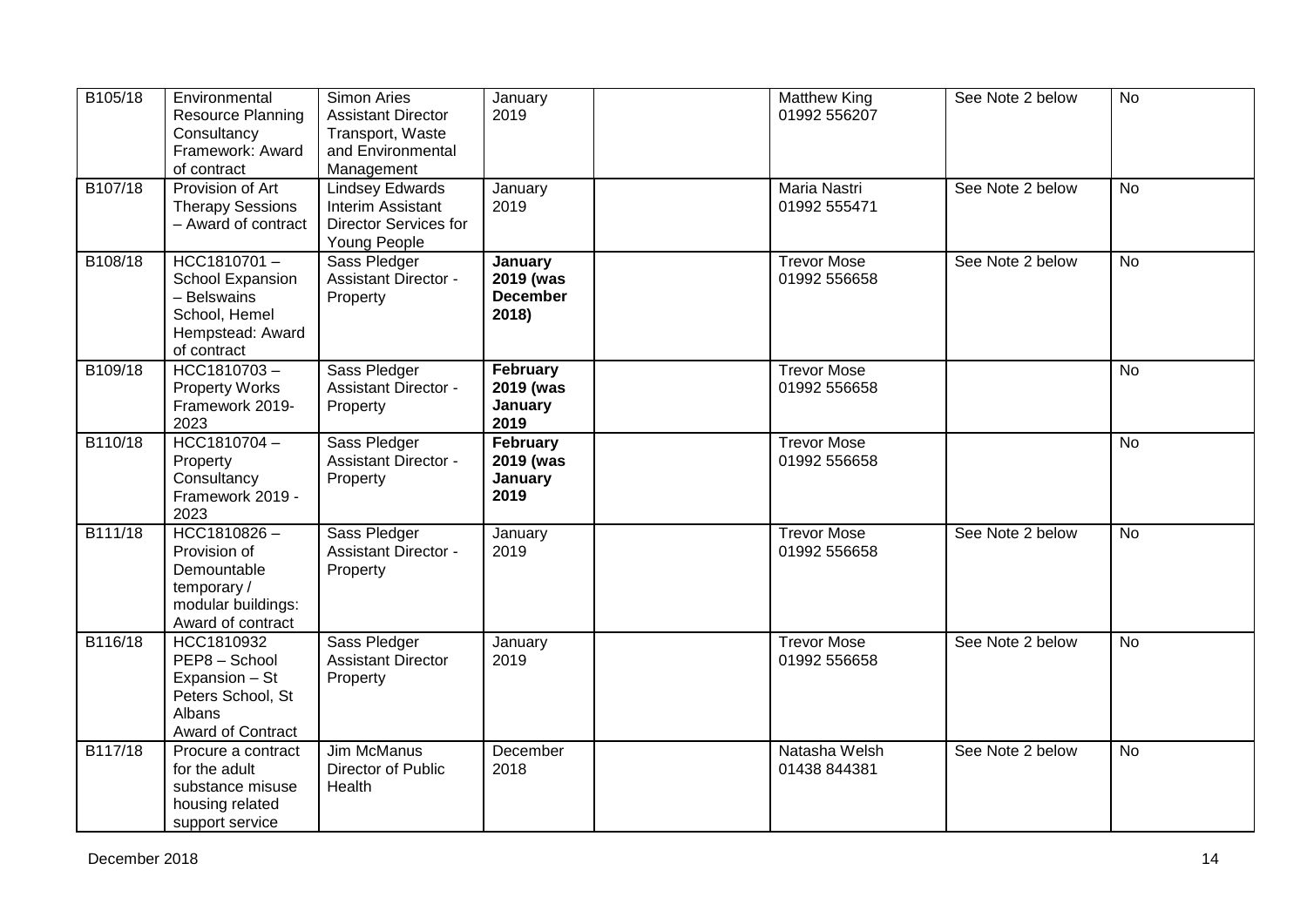| B119/18 | Award of contract<br>for construction of<br>the A120 Little<br>Hadham Bypass<br>and Flood<br><b>Alleviation Scheme</b>                   | Mark Kemp<br>Director of<br>Environment and<br>Infrastructure                    | December<br>2019                                         | David Burt<br>01992 658177        | See Note 2 below             | <b>No</b> |
|---------|------------------------------------------------------------------------------------------------------------------------------------------|----------------------------------------------------------------------------------|----------------------------------------------------------|-----------------------------------|------------------------------|-----------|
| B122/18 | Extension of the<br>Direct payment<br><b>Support Service</b><br>contract by single<br>tender action.                                     | Ed Knowles,<br><b>Assistant Director</b><br><b>Adult Care Services</b>           | <b>December</b><br>2018 (was<br><b>November</b><br>2018) | <b>Ted Maddex</b><br>01438 843574 | Report<br>(See Note 4 below) | <b>No</b> |
| B126/18 | Extension of<br>existing Flexicare,<br>Care at Home<br>contracts                                                                         | Chris Badger<br><b>Deputy Director</b><br><b>Adult Care Services</b>             | Not before<br>5 <sup>th</sup> December<br>2018           | Daisy Sanghera<br>01438 843391    | Report<br>See Note 4 below   | <b>No</b> |
| B127/18 | To extend<br>Hertfordshire<br><b>County Council's</b><br>Children Speech<br>and Language<br><b>Therapy Contract</b><br>to September 2019 | <b>Marion Ingram</b><br><b>Operations Director</b><br><b>Specialist Services</b> | January<br>2019                                          | Julie Reddish<br>01438 843873     | Report<br>See Note 4 below   | No        |
| B128/18 | To extend<br>Hertfordshire<br><b>County Council's</b><br>Children's<br>Occupational<br><b>Therapy Contract</b><br>to September 2019      | Marion Ingram<br><b>Operations Director</b><br><b>Specialist Services</b>        | January<br>2019                                          | Julie Reddish<br>01438 843873     | Report<br>See Note 4 below   | <b>No</b> |
| B129/18 | To extend<br>Hertfordshire<br><b>County Council's</b><br>Contract for the<br>provision of the<br>'KIDS hubs' service                     | Marion Ingram<br><b>Operations Director</b><br><b>Specialist Services</b>        | February<br>2019                                         | Julie Reddish<br>01438 843873     | Report<br>See Note 4 below   | <b>No</b> |
| B130/18 | The Provision of<br><b>Building Cleaning</b><br>for St Georges<br>School, Harpenden<br>Award of contract                                 | Glenn Facey<br>Head of Herts<br>FullStop                                         | February<br>2019                                         | Muddasir Shah<br>01707 281538     | See Note 2 below             | <b>No</b> |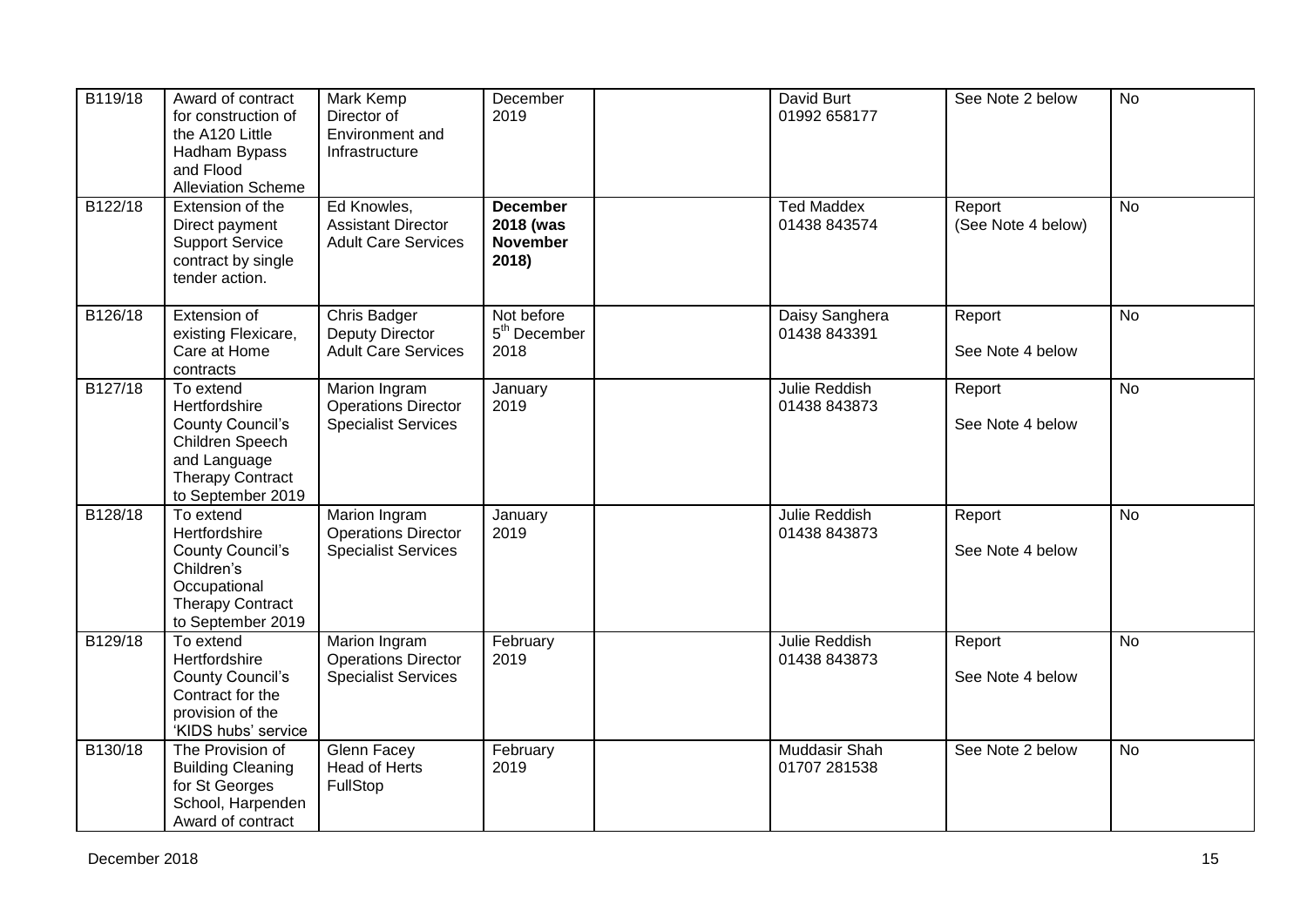| B131/18 | The Provision of a<br><b>Cleaning Service</b><br>for St Albans<br><b>District Council</b><br>Award of contract                                                                             | Glenn Facey<br>Head of Herts<br>FullStop                                                                     | February<br>2019                 | Kean Booth<br>01707 292392           | See Note 2 below           | <b>No</b> |
|---------|--------------------------------------------------------------------------------------------------------------------------------------------------------------------------------------------|--------------------------------------------------------------------------------------------------------------|----------------------------------|--------------------------------------|----------------------------|-----------|
| B132/18 | HCC1811013<br>Development of a<br>new school -<br><b>Bishops Stortford</b><br>Eastern Primary<br>School - Award of<br>contract                                                             | Sass Pledger<br><b>Assistant Director</b><br>Property                                                        | February<br>2019                 | <b>Trevor Mose</b><br>01992 556658   | See Note 2 below           | No        |
| B133/18 | Re-Procurement<br>and award of<br>contract to<br>undertake routine<br>vegetation<br>management on<br>the Rights of Way<br>network in<br>Hertfordshire 2019<br>to 2023                      | <b>Simon Aries</b><br><b>Assistant Director</b><br><b>Transport Waste and</b><br>Environmental<br>Management | March 2019                       | <b>Tony Bradford</b><br>01992 556028 | See Note 2 below           | No        |
| B134/18 | <b>Acquisition of</b><br>new premises for<br>enlarged Hatfield<br>Library                                                                                                                  | <b>Sass Pledger</b><br><b>Assistant Director,</b><br><b>Property</b>                                         | Not before<br>13 January<br>2019 | <b>Robert Ambler</b><br>01992 588836 | Report                     | <b>No</b> |
| B135/18 | <b>Recommission</b><br>under Single<br><b>Tender Action for</b><br>a Block Contract<br>for the Provision<br>of Intensive<br><b>Support to</b><br><b>Prevent Family</b><br><b>Breakdown</b> | <b>Marion Ingram</b><br><b>Operations</b><br><b>Director, Specialist</b><br><b>Services</b>                  | Not before<br>13 January<br>2019 | <b>Lynn Knowles</b><br>07740918847   | Report<br>See note 4 below | <b>No</b> |
| B136/18 | <b>Adoption of a</b><br>revised Statement<br>of Community<br><b>Involvement</b>                                                                                                            | <b>Mark Kemp</b><br><b>Director of</b><br><b>Environment and</b><br><b>Infrastructure</b>                    | Not before<br>13 January<br>2019 | <b>Julie Greaves</b><br>01992 556227 | Report                     | <b>No</b> |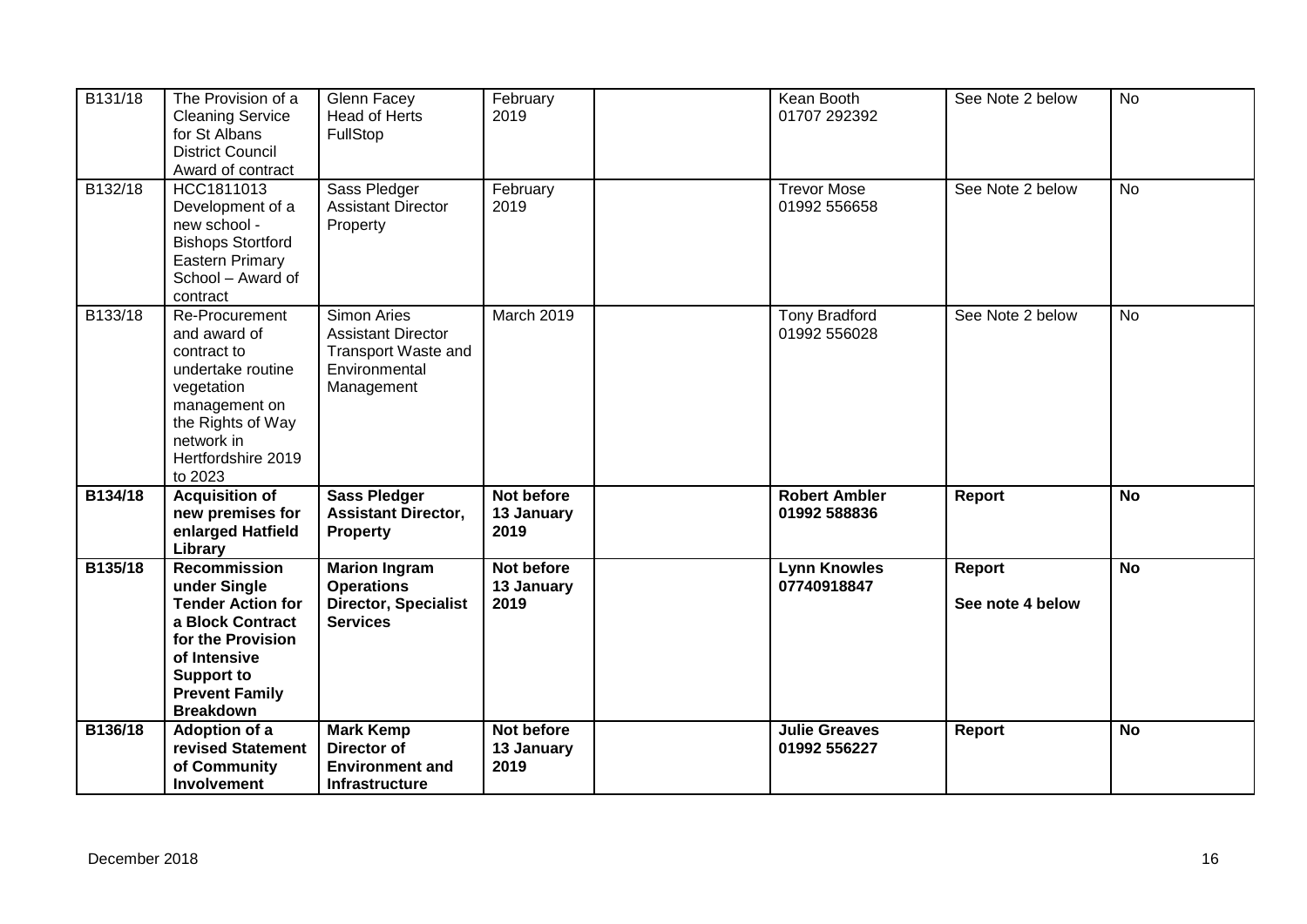| B137/18 | <b>Block contract for</b><br>the provision of<br>the Step Up to<br><b>Social Work Post</b><br><b>Graduate Diploma</b> | <b>Marion Ingram</b><br><b>Operations</b><br><b>Director, Specialist</b><br><b>Services Childrens</b><br><b>Services</b> | February<br>2019  | Lynn Knowles<br>01442 454402           | See note 2 below                  | <b>No</b> |
|---------|-----------------------------------------------------------------------------------------------------------------------|--------------------------------------------------------------------------------------------------------------------------|-------------------|----------------------------------------|-----------------------------------|-----------|
| B138/18 | <b>Award of contract</b><br>for Provision of<br><b>Pumping</b><br><b>Appliances</b>                                   | <b>Steve Tant</b><br><b>Assistant Chief</b><br><b>Officer</b>                                                            | <b>March 2019</b> | <b>Brian Middleton</b><br>01992 507520 | Report<br>See Note 2 below        | <b>No</b> |
| B139/18 | <b>Acquisition of</b><br><b>Land interests</b><br>necessary for the<br>delivery of the<br>A602<br><b>Improvements</b> | <b>Owen Mapley</b><br>Director of<br><b>Resources</b>                                                                    | <b>March 2019</b> | <b>Richard Boutal</b><br>01992 658239  | <b>Report</b><br>See note 4 below | <b>No</b> |

#### **Notes:**

- 1. CBC contract = on behalf of 17 local authority members of the Central Buying Consortium<br>2. Quality and price evaluation derived from tenderers' submissions (which may con
- 2. Quality and price evaluation derived from tenderers' submissions *(which may contain exempt information and if so will not be available for public inspection)* If you have any general enquiries about this Forward Plan - contact Elaine Shell, Democratic Services Manager, 01992 555565 Email: [elaine.shell@hertfordshire.gov.uk](mailto:elaine.shell@hertfordshire.gov.uk)
- 3. Collaborative contract with one or more authorities (not a CBC contract)
- 4. Part II (due to 'Information relating to the financial or business affairs of any particular person (including the Council')".

#### **KATHRYN PETTITT, CHIEF LEGAL OFFICER**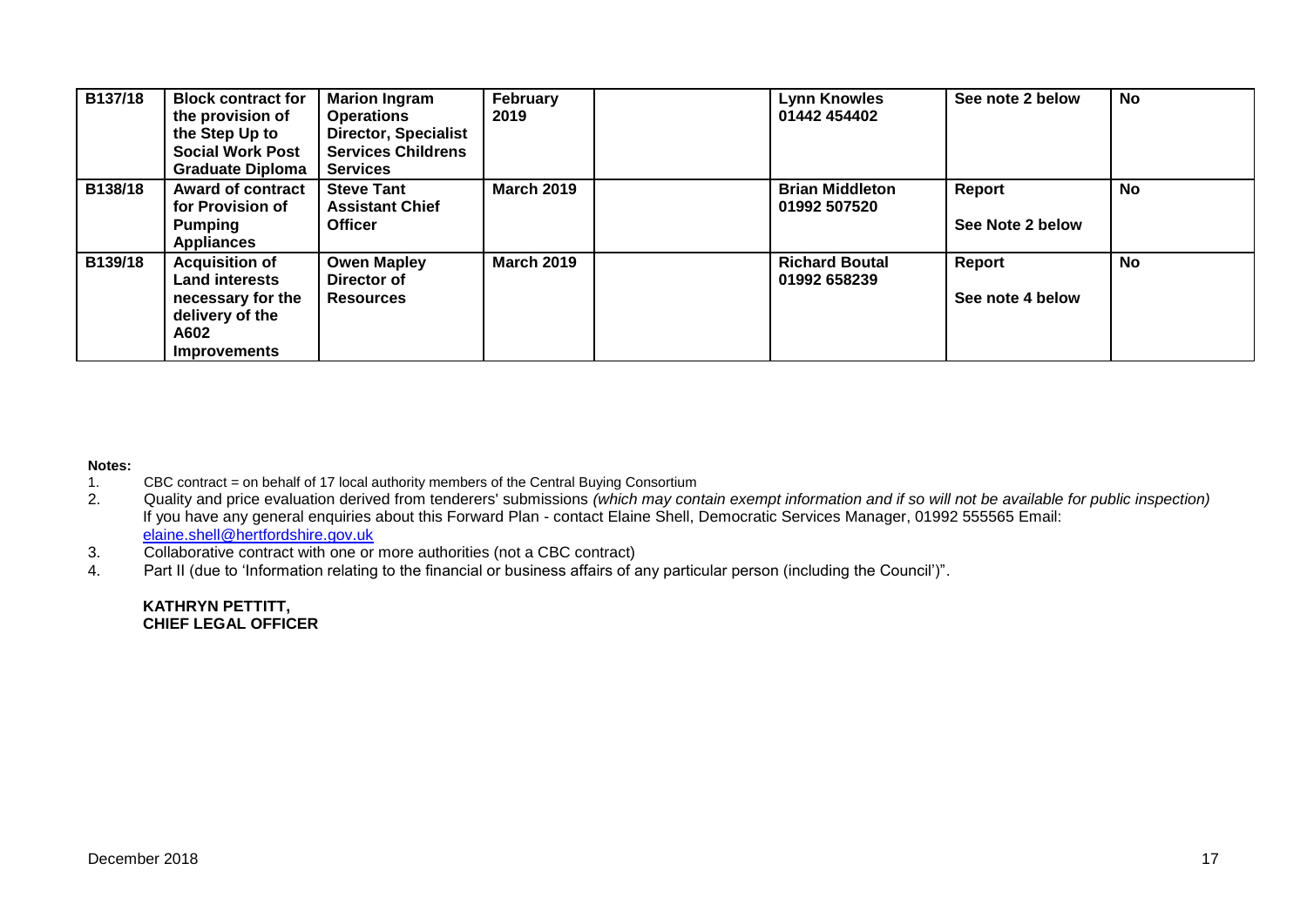

# **Hertfordshire HERTFORDSHIRE COUNTY COUNCIL**

**FORWARD PLAN Notice of (a) key and other decisions likely to be made on behalf of the County Council by Cabinet, (b) key decisions likely to be made on behalf of the County Council by Officers and** 

**(c) decisions on Traffic Regulation Orders likely to be made by Officers on behalf of the County Council in the period 1 January 2019 – 30 April 2019**

# **Published: 7 December 2018**

[Note: Key decisions and other decisions due to be reached in December 2018 but not yet made remain listed (notice of these items was given in the Forward Plan issued on 6 November 2018)]

# **TRAFFIC REGULATION ORDERS EAST HERTS & LEA VALLEY**

### **Broxbourne**

| Location                             | <b>Proposed Restriction</b>           |
|--------------------------------------|---------------------------------------|
|                                      |                                       |
| Goff's Lane, Goff's Oak              | Experimental Prohibition of Left Turn |
| Churchgate & College Roads, Cheshunt | <b>Waiting Restrictions</b>           |
| Pengelly Close, Cheshunt             | <b>Waiting Restrictions</b>           |
| Lea/Gordon Roads, Waltham Abbey      | <b>Waiting Restrictions</b>           |
| Andrews Lane, Cheshunt               | 30mph Speed Limit                     |
| Queens Way, Waltham Cross            | <b>Waiting Restrictions</b>           |
| Turners Hill, Cheshunt               | <b>Waiting Restrictions</b>           |

#### **East Herts**

| Location                                         | <b>Proposed Restriction</b>                                   |
|--------------------------------------------------|---------------------------------------------------------------|
| Cozens Road, Woodley Road, Ware                  | <b>Waiting Restrictions</b>                                   |
| Church Street, Bishop's Stortford                | <b>Waiting Restrictions</b>                                   |
| South Street, Bishop's Stortford                 | <b>Waiting Restrictions</b>                                   |
| Horns Road, West Street, Hertford                | Waiting Restrictions, 20mph Speed Limit, Prohibition of Entry |
| A120 Bishop's Stortford                          | 40mph Speed Limit                                             |
| Ermine Street, Buntingford                       | Waiting Restrictions, Road Humps, 30mph speed limit           |
| North Road, Hertford                             | Waiting Restrictions, Loading Bay                             |
| Various Roads, Hertford (3 areas)                | <b>Waiting Restrictions</b>                                   |
| Various Roads, Buntingford (2 areas)             | <b>Waiting Restrictions</b>                                   |
| Various Roads, Puckeridge                        | 7.5 Tonne Weight Limit                                        |
| <b>Hertford Town Centre</b>                      | Road Humps, Pedestrian Crossing, One Way, Pedestrian          |
|                                                  | Zone, Waiting Restrictions                                    |
| A120, Cambridge Road & Old Standon Hill, Standon | One Way, Prescribed Routes, Prohibition of Turns              |
| A120, High Street & Mill End, Standon            | <b>Waiting Restrictions</b>                                   |
| Hartham Lane, Hertford                           | <b>Waiting Restrictions</b>                                   |
| Crane Mead, Ware                                 | <b>Waiting Restrictions, Road Humps</b>                       |
| Various Roads, Hunsdon                           | 30mph Speed Limit                                             |
| South Street, Bishop's Stortford                 | Waiting Restriction and Revocation                            |
| Star Street/Vicarage Road, Ware                  | <b>Waiting Restriction</b>                                    |
| London Road/Brookside, Hertford                  | <b>Waiting Restriction</b>                                    |
| Baldock Road/Bowling Green Lane, Buntingford     | <b>Waiting Restriction</b>                                    |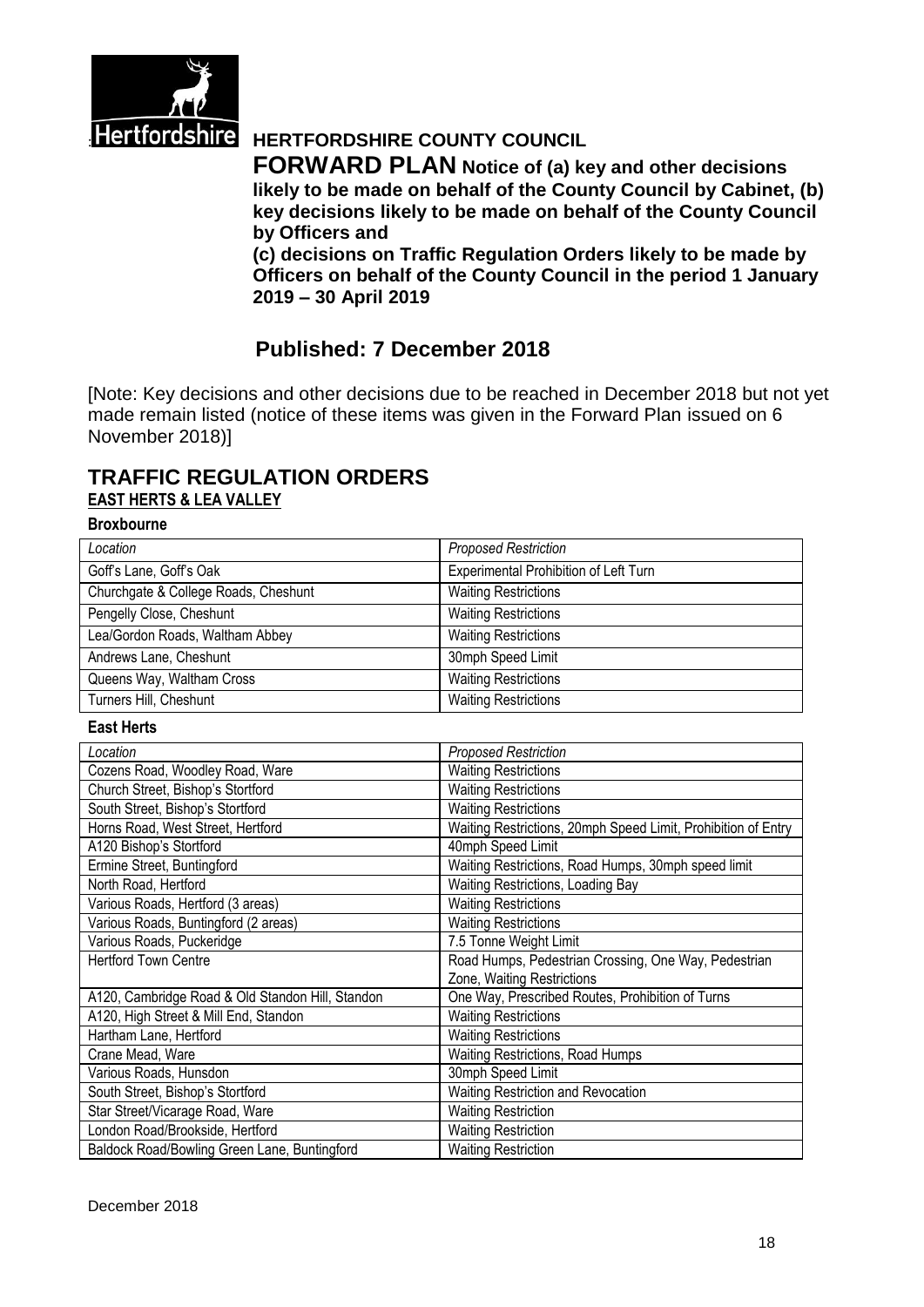# **MID HERTS**

# **Dacorum**

| Location                                         | <b>Proposed Restriction</b>              |
|--------------------------------------------------|------------------------------------------|
| Various Roads, Tring                             | 20mph Speed Limit                        |
| Lime Walk, Sheephouse Road, Hemel Hempstead      | <b>Waiting Restrictions</b>              |
| Tringford Road, Tring                            | 30mph Speed Limit, Waiting Restrictions  |
| Sunnyhill Road/Melsted Road, Hemel Hempstead     | <b>Waiting Restrictions</b>              |
| Various Roads, Berkhamsted                       | 20mph Speed Limit Zone                   |
| Bridgewater Road, Berkhamsted                    | <b>Waiting Restrictions</b>              |
| Beggars Lane, Tring                              | Verge Parking Place                      |
| Various Roads, Berkhamsted (2)                   | <b>Waiting Restrictions</b>              |
| Avenue Approach, Kings Langley                   | <b>Waiting Restrictions</b>              |
| Various Roads, Tring                             | 20mph Speed Limit Zone                   |
| Three Cherry Trees Lane, Boundary Way etc, Hemel | <b>Experimental Waiting Restrictions</b> |

### **St. Albans**

| Location                                             | <b>Proposed Restriction</b>                          |
|------------------------------------------------------|------------------------------------------------------|
| Various Roads, London Colney                         | 20mph Speed Limit Zone, Road Humps                   |
| Holyrood Crescent, St Albans                         | Waiting Restriction, Revocation of Parking Places    |
| Various Roads, Harpenden                             | 20 & 40mph Speed Limits                              |
| Hatfield Road, St Albans                             | Parking Place Revocation                             |
| Bernard / Catherine Streets, St Albans               | 20mph Speed Limit Zone                               |
| Sandpit Lane, St Albans                              | 30mph Speed Limit                                    |
| A5183 St Albans / Redbourn Roads, Redbourn/St Albans | 40mph Speed Limit                                    |
| Various Roads, St Albans                             | 20mph Speed Limit Zone                               |
| A1081 London Road, St Albans                         | Waiting Restrictions Revocation, Pedestrian Crossing |
| Langley Grove, Sandridge                             | <b>Waiting Restriction</b>                           |

# **Welwyn Hatfield**

| Location                           | <b>Proposed Restriction</b>                     |
|------------------------------------|-------------------------------------------------|
| Various Roads, Welwyn Garden City  | <b>Waiting Restrictions</b>                     |
| Hillcrest & Sorrel Close, Hatfield | <b>Waiting Restrictions, Parking Places</b>     |
| Various Roads, Welwyn              | <b>Waiting Restrictions</b>                     |
| Stonebank, Welwyn                  | Waiting Restrictions, Goods Vehicle Loading Bay |

# **NORTH HERTS**

### **North Herts**

| Location                                   | <b>Proposed Restriction</b> |
|--------------------------------------------|-----------------------------|
| Charlton Road, Hitchin                     | 20mph Speed Limit           |
| Park Lane/Gun Lane, Knebworth              | <b>Waiting Restrictions</b> |
| Kits Lane, Wallington Road etc, Baldock    | 20mph Speed Limit           |
| Various Roads, Ashwell                     | <b>Waiting Restrictions</b> |
| Broadway, Sollershott East etc, Letchworth | <b>Waiting Restrictions</b> |
| Cowslip/Hawthorn Hill etc Letchworth       | <b>Waiting Restrictions</b> |
| Mattocke Road, The Crescent, Hitchin       | <b>Waiting Restrictions</b> |

# **Stevenage**

| ncation<br>cation<br>.                                              | $\cdot$<br>estriction<br>SH.<br><br>. |
|---------------------------------------------------------------------|---------------------------------------|
| .<br>$\sim$<br>$\mathsf{w}$<br>u٢<br>па<br>Roac<br>−⊢<br>∽اد.<br>uu | Lane<br>Bus                           |